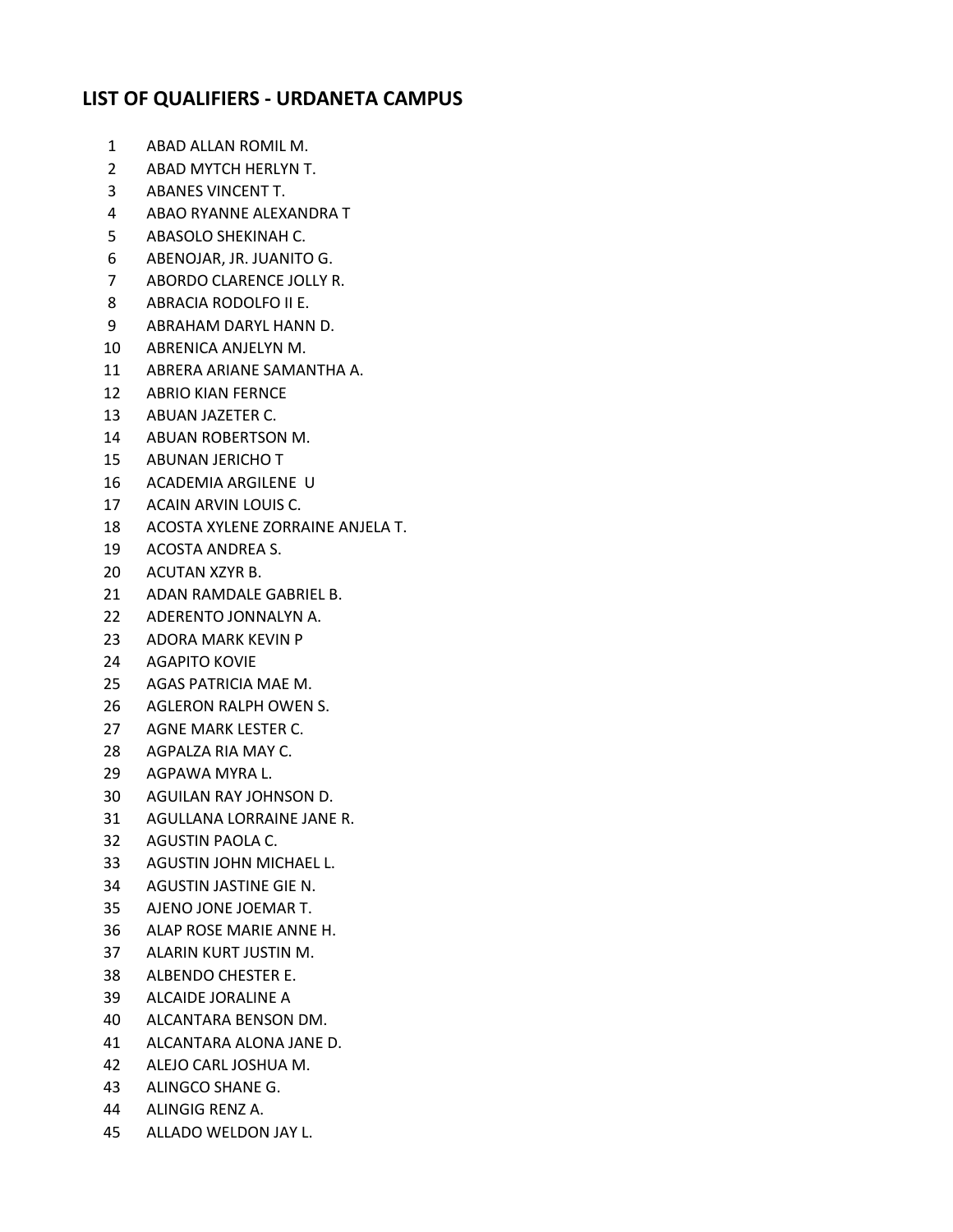- ALLARDE BARTOLOME JR. E.
- ALVAREZ JOHN LOUIE V.
- ALVARO SAMSON ELIEZER E.
- AÑASCO FRANCIS L.
- ANASTACIO JUSTIN D.
- ANCHETA TRISHA JOY H.
- ANCIANO MICHAEL ANGELO C.
- ANDALEON JEANETTE G.
- ANDAYA CHRIS A.
- ANDAYA IZRI JACKIM O.
- ANDAYA SHERYL ANNE M.
- ANDAYA MARK
- ANDRADA ANGELO P.
- ANDRADA ANGELICA A.
- ANGALA KENNEDY R
- ANGELES RENALYN G.
- ANGELES CYBELLE MAE V.
- ANGELO MIKE VINCENT B.
- ANGELO MICHAELLA B.
- ANICITE RIEMAR JUSTINE L.
- ANNANG JUDILYN S.
- ANTOLIN CHRISTOPHER C.
- ANTONIO IRISH G.
- ANZO JOHN VINCE ANDREY R.
- APOSTOL JHON CEDRICK T.
- APOSTOL NEIL RUSSELL V
- AQUINDE ALPHA NICHOLE O.
- AQUINO LAURENCE C.
- AQUINO ANDHREA N.
- AQUINO JIRU MIGUEL N.
- AQUINO RAYCELYN ANNE B.
- AQUINO IANARRA S.
- AQUINO JERICK A.
- ARAGON CHERISH C.
- ARCADIO LOUIS MIGUEL L.
- ARCE HANS NATHANIEL C.
- ARENAS KYLLE ZEDRIX D.
- AREOLA ANGELO C.
- ARGUIDO ERICA ANNE M.
- ARTATES RUTH MAE S.
- ASPERIN ALEAH MARIE M.
- ASPIRAS KEREE AYE S
- ASPIRAS JESSICA T
- ASUNCION CHELSIE D.
- ATIGA JEAN GRACE C.
- AUSTRIA MARIEL T.
- AYES JEANELLE C.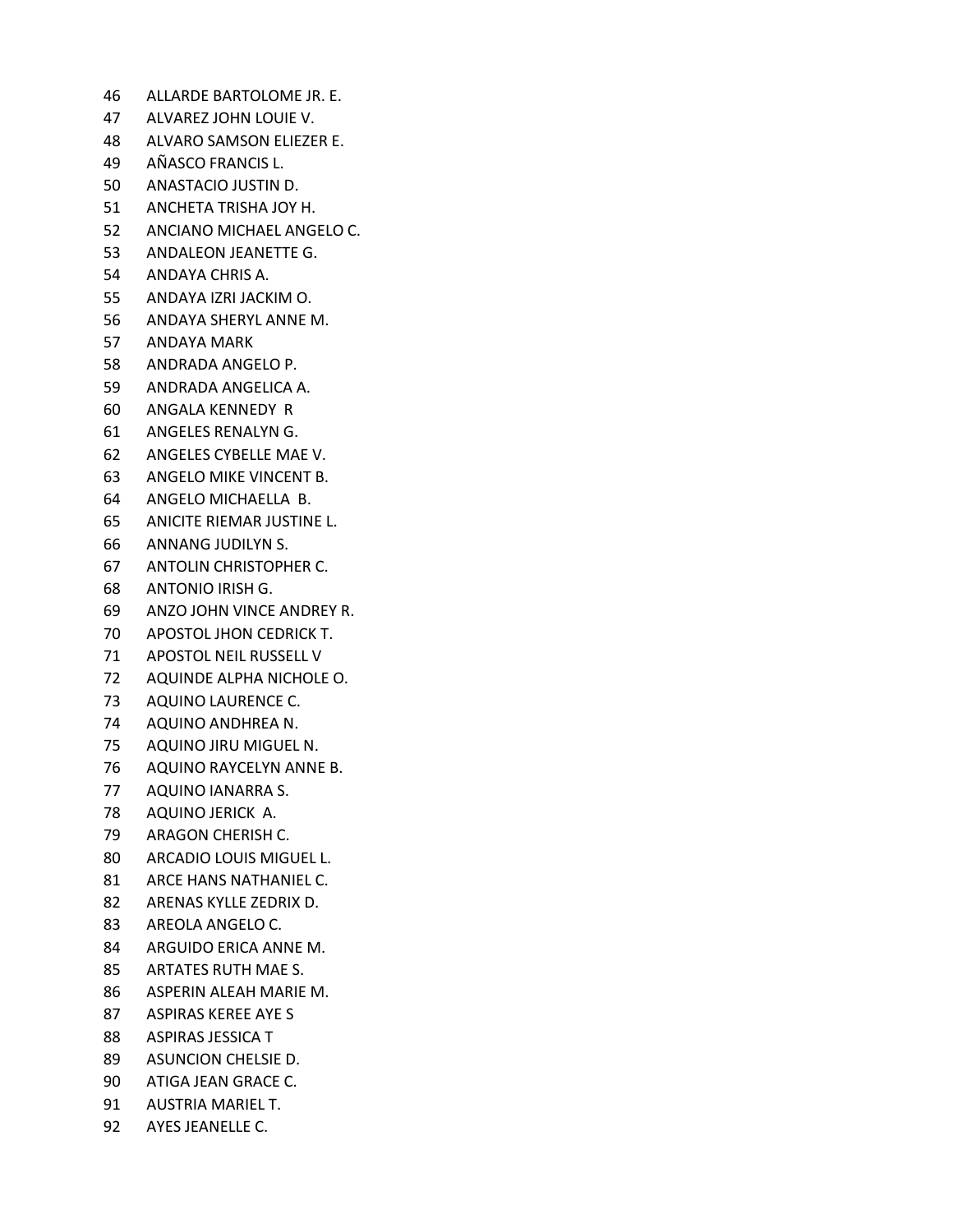AZURA TEARESSE PAEAN E. BAACAN JELLIE ANN N BACLIG JECHELLE M. BADUA LESTER POL F. BAGAYAN SHIELA M. BAGOS NOEL D. BAJET JEROME P. BALAGAT LUCKY I. BALANAG JERICHO Z. BALASTA RHEA MAE P. BALATICO ANGIELO B. BALBIN CHRISTINE M. BALBIN ERVIN M. BALDERAS JUSTINE S. BALDOS MA. ELENA J. BALINO JESSICA R. BALITAAN OLIVER O. BALLESTEROS JOVIN D. BALTAZAR CHRISTIAN M. BALTAZAR MARIANNE KATE BANAAG JOSEPH LLOYD L. BANAAG KENNETH JAY R. BAŃAGA JOHN ORLAND C. BANDOLA JOHN DEMBER P. BANDONG ARLYN MAE C. BANGAYAN SWEET DESIREE P. BANGLOY MARK KEVIN B. BANTUGAN SONNY JR. P. BARACENA GERARD ANTHONY R. BARAQUIO BRIANT C. BARBIRAN CYRINNE G. BARBIRAN JOHN REY M. BARCELLANO CRISTIAN DAVE M. BARLOLONG CANDACE B BARRIENTOS ELOIZA GRACE P. BARROZO LADY MEGAN U. BARROZO NATANEAL M. BARTE IRISH JOY M. BASA BEATRIZ S. BASCOS KIM BRYAN M. BASUEL PRINCE JOHN R. BASUEL KAILA T. BATALLA MONICA E. BATINGAN DANNA MARIE F. BATO MARVIN M. BAUTISTA EL JOHN O. BAUTISTA CHELSEA V.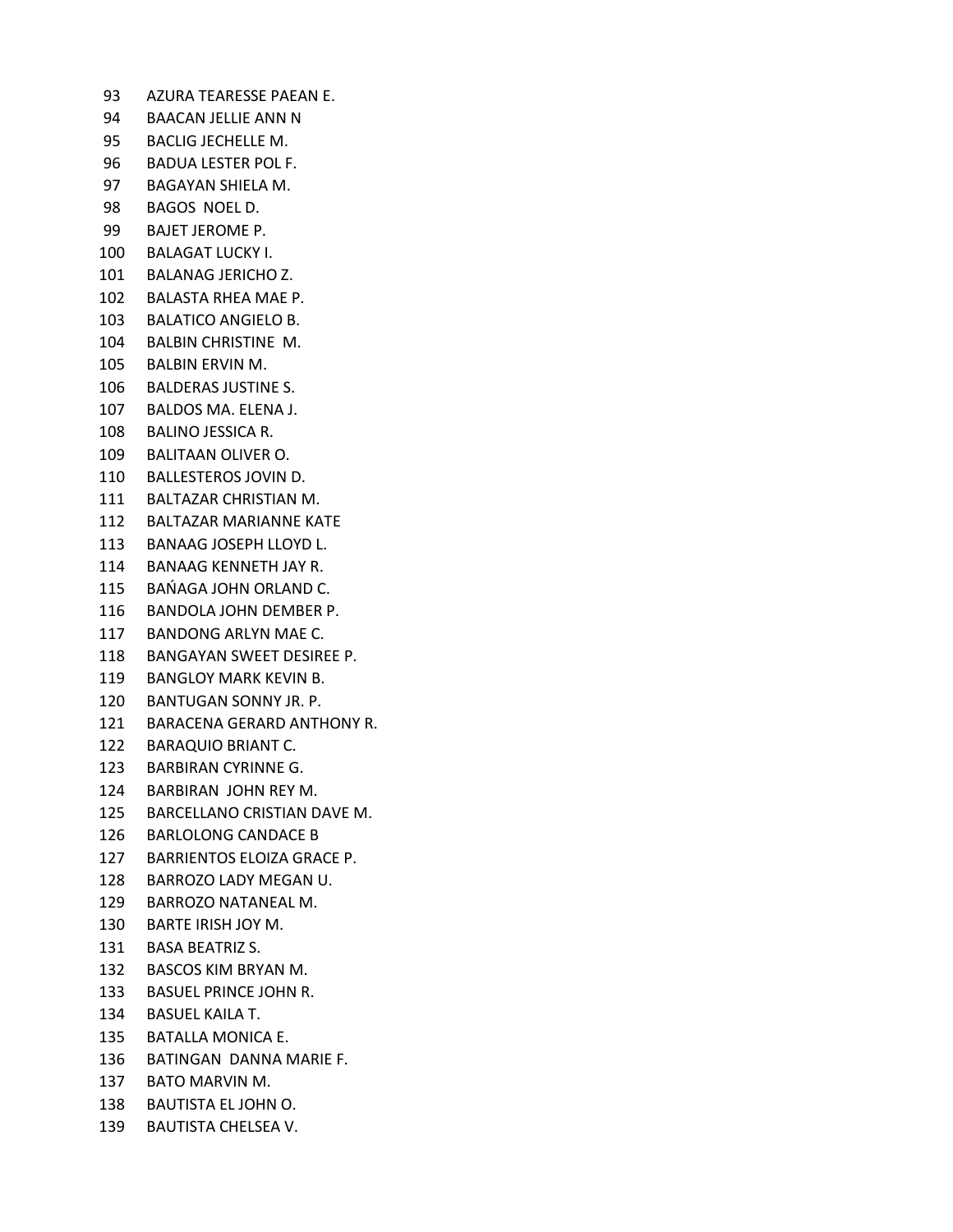BAUTISTA MICHAEL JOHN D. BAUTISTA LYKA G BAUTISTA KRIS ANGELINE B. BAUTISTA VON RHOGIE T BAUTISTA ALBIE B BAUTISTA BRYAN JAMES R. BAUTISTA JEREMIE P. BAUTISTA MELECIO JR. L. BAUZON BEVERLY G. BAUZON SAMUEL JAY V. BAYBAYAN GLENDA GILDA E. BAYNA JAN HERALD A. BELANO JUSTINE B. BELCHEZ EDUARDO JR. A. BELGA CHRISTIAN KYLLE B. BELTRAN JESSE KENDRICK A. BENITEZ MARK JORDAN L. BENITO RENIELLE IAN B BERBON CRYSTALYN RUTH J BERCILES ARIANE JOY O BERGADO JOHN ALBERT T. BERNABE JEIZELYNE BERNAL DHAN MARCELO I. BERNAL JOHN KENNETH V. BERNARDINO FELICITY R. BERNARDO KYLA MAE S. BETITA SAIRENE AIRA E. BETONIO KENTH M. BIADO GERONIMO C. BIALA RENZ JOHN Q BIASCAN KLIEN CEDRIC L. BINCE KHIALA A. BOLAÑOS SANELYN A. BOLLESER KRISTINE ETHYL G. BONGANAY LOUIE JOHN M. BONGAR KRISTINE P BONGAR JESSA MAE R BONIFACIO FITZ GERALD B. BONIOL KHRISTEIN B BORROMEO GLENN M. BRAVO GEMAROSE N. BRUNO SAMANTHA AIDIN S. BUADA HARLESON C. BUCCAT SOPHIA DENISE B. BUENAVISTA MARK NEIL B. BUGARIN JERIC S. BUGARIN MARK BRIAN C.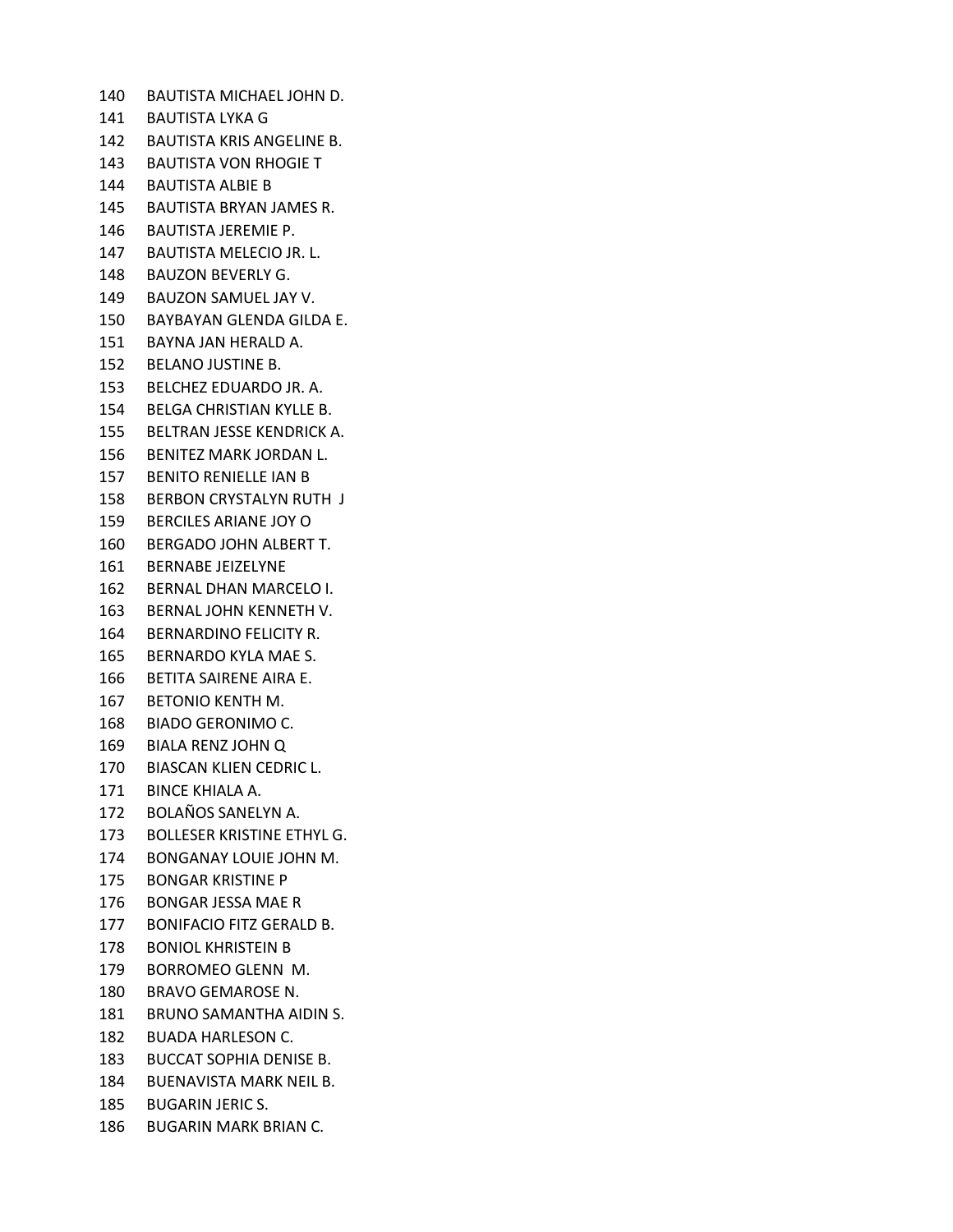BUGAYONG SAMUELLE M. BUGAYONG MARK RENIER S. BULATAO MARCEL M. BULLAGAY KATHERINE KEY D. BURMAL JERVIE R. BUSIL TRISTAN HARVEY O. BUSTAMANTE SHERILYN MAE V. BUSTO FELICITY D. BUSTRIA RONIEL N BUTARDO PAMELA DENISCE S. CAASI JOHN RUSS MARBIN C. CABADING SHEENA MARIE M. CABANAYAN ERIC FRANCIS S. CABANILLA NEMIAH P. CABANSAG AESRON M. CABCABAN MARK JODEL F. CABIDA CAMILA A. CABILES CHROMWELL O. CABONTALLA CHRISTINE T. CABOTEJA JAN KARL L. CABUNACAN ROSEJANE P. CACALDA CRISTINA V. CACAYURIN JAZZ CONRAD M. CACHIN RAMON JR. C. CACHO NEIL WYNE J. CADAYAN NORIEL N. CAIGA ROMEL G. CAJAS LUIS ANGELO M. CALAGOS CHRISTIAN DAVE C. CALAGUIO SEAN MICHAEL M. CALDERON CHRISTIAN JUNE D. CALIBO JEVAN ALEXIS S. CALIBUSO RENZ-MAR A. CALICA LAURENT JOHN M. CALICA MIYAKA ISSHI O. CALICA NOREN S. CALICDAN ALEXIS G. CALIM JETHRO A CALINA LORIE JEAN D. CALLANTA ALFIE ROY V. CALLEJO JEAN B. CALLOS JON JON A. CALONGE DEXTER M. CALPITO DANE MICHAEL G. CALUGAY ALEXIS FERDINAND S. CALUGAY ELIZABETH I.

CALUZA CHARISSA F.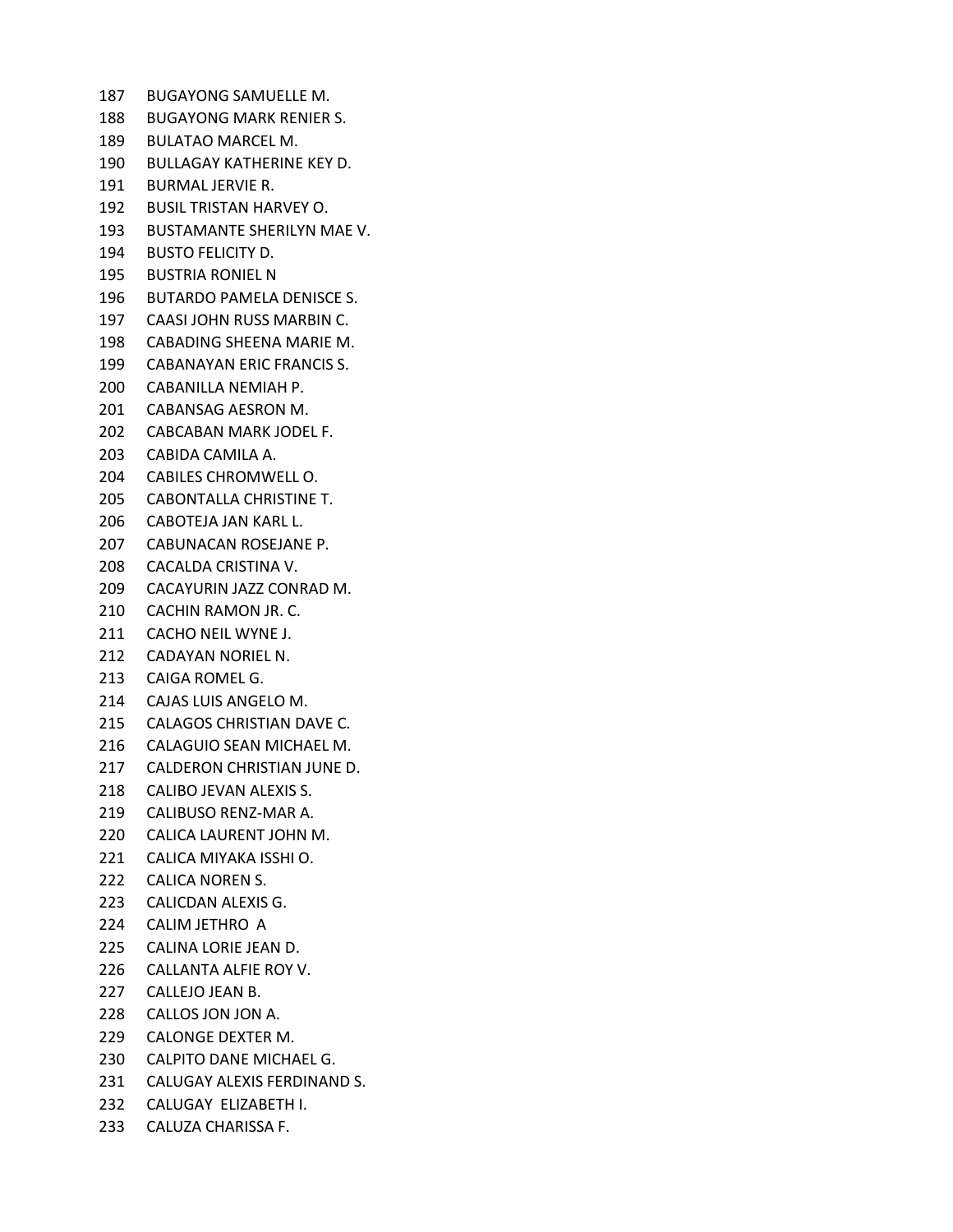CAMANTE DANILYN T CAMPOS MARK ANGELO B. CANILANG MA. JOY A. CANO, JR. ORLANDO E. CANULLAS MARK A. CANUTAL JESSIE REY F. CARACAS GENESIS C. CARANTO JOHN RHEYS L. CARBON ALDREN O. CARDEÑO ALJON H. CARDINEZ CHRISTIAN JASON M. CARDINOZA JOHN CARL R. CARGO KRISTIAN J. CARIAGA ALEXI JOHN C. CARIAGA CAMILLE NICOLE G. CARICUNGAN JHUCEL M. CARILLO ANGELA GRACIEL L. CARINO JEWEL D. CARINO JOHN FRANCIS L. CARIŃO XYRUS A. CARIŃO JETH V. CARIÑO GENESIS R. CARIŃO, JR. TEOFILO G. CARLET MARZEL YNA L. CARLOS JUVEL M. CAROLINO CHRIZALYN L. CARRERA ALEL T. CARRERA JOSHUA ALBAN A. CARRILLO DANILO B. CARULLA CRISTINE JOY C. CASEM JOHN PAUL F. CASERIA DARYL S. CASERIA DARIEL S. CASICAS LILAC COLLEEN J. CASTAŃEDA JAMES B. CASTILLANO JULIANE MARIKA O. CASTILLO ROBERT JR. Z. CASTILLO ISAAC ANDREI B. CASTILLO JEREMY G. CASTILLO VON JARED M. CASTILLO BILLY RAY CYRUS P. CASTRO BRYAN EDMHEL G. CASTRO SAMUEL A CASTRO JOLINA P. CASTRO JOHN DENVER G. CASTRO ERICKA DANIEL L. CASTRO MARK KIER C.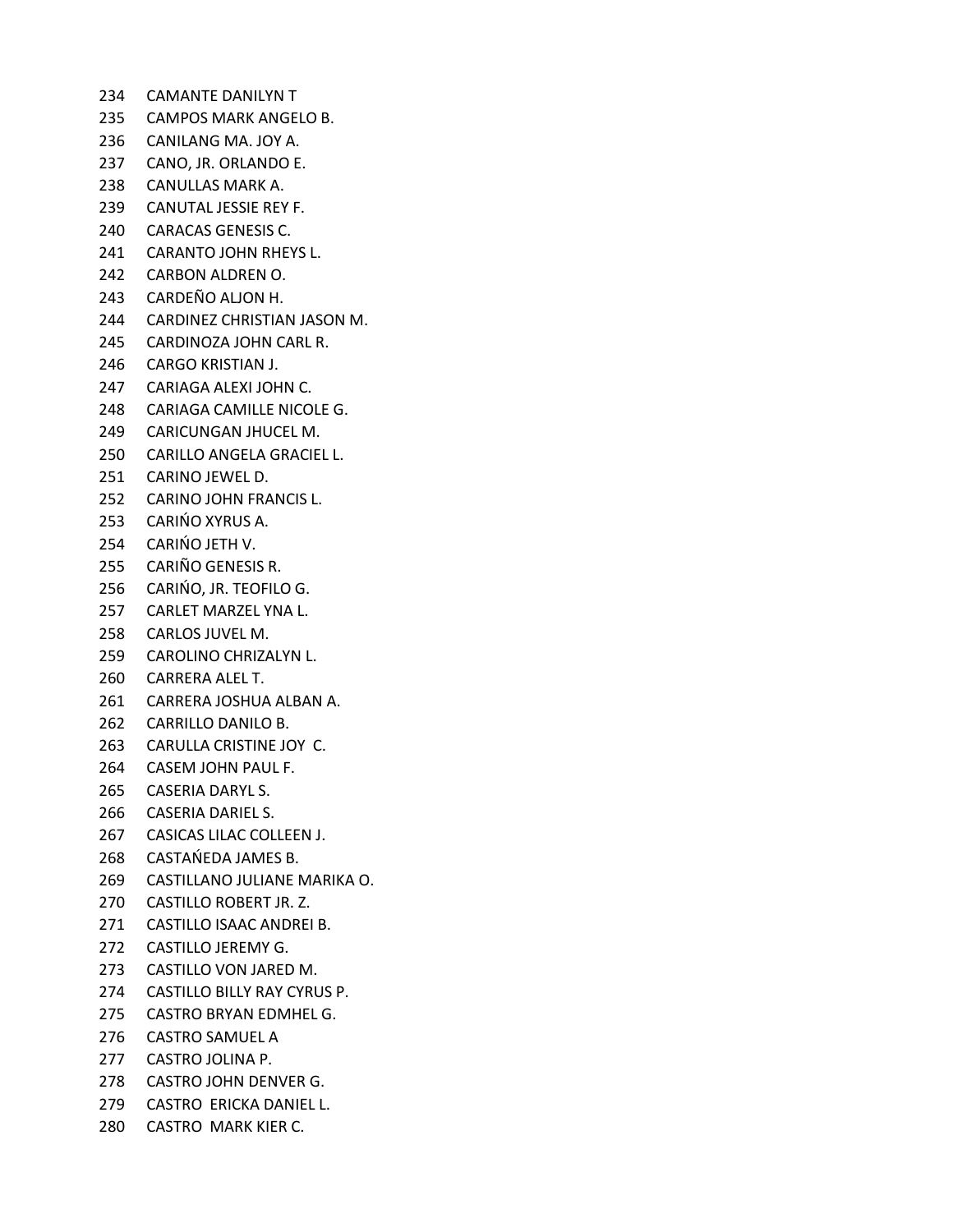CATABAY MARK LESTER P. CATABAY GINA R. CATACUTAN KARL CHRISTIAN R. CATALON ANGELINE C. CATIVO PATRICK JOSE V. CAYABYAB CHARLES NILMARK J. CAYABYAB KARYL JIAN L. CAYABYAB MARIA ANGELA D. CAYABYAB ALFONSO C. CAYAGO BEA ALESSANDRA P. CAYANAN MC LORENZE S. CAYANAN MC JOSEPH S. CAYTAP WELIZER A. CBAT JR. AHMAD C. CEPEDA ALEAH DG. CERA DANIELA Y. CERVANTES DAPHNE MAE L. CERVANTES NOVA P. CERVANTEZ JOHN NATHANIEL D. CEZAR JULIUS ARDEN S CHICO LOVELY CAMILLE C. CIERVO MARK JASON P. CLARO LENDL JOHNFIL M. COLOMA CARLOS JAY C. COLOMA FATIMA JANCY F. COMBES JONIEL ANN CONCEJA ARVEL JHOREY A. CONCEPCION MARIBEL G. CONSOLACION KARL PATRICK G. CONTEH STEVE T. CORNEJA TRISHA MAE M. COROŃA MATTHEW B. CORPUZ JIMRON Y CORPUZ MARGIE MAE T. CORPUZ ROMELL S CORPUZ HANNAH ROSE O. CORPUZ RECIA MAE A. COSTALES JOHN REY M. COSTALES JAN WILBERT L. CRISTOBAL ROSEVIEL MAE A. CRISTOBAL MARK JULIUS B CRUZ ROSELLE R. CRUZ SOFIA FATE Y. CRUZ FRANCHEZCA SAMANTHA A. CRUZ ARNOLD DARRENZ I. CRUZ NHEIL ALDRIAN B. CRUZ LOUISE CYRIL P.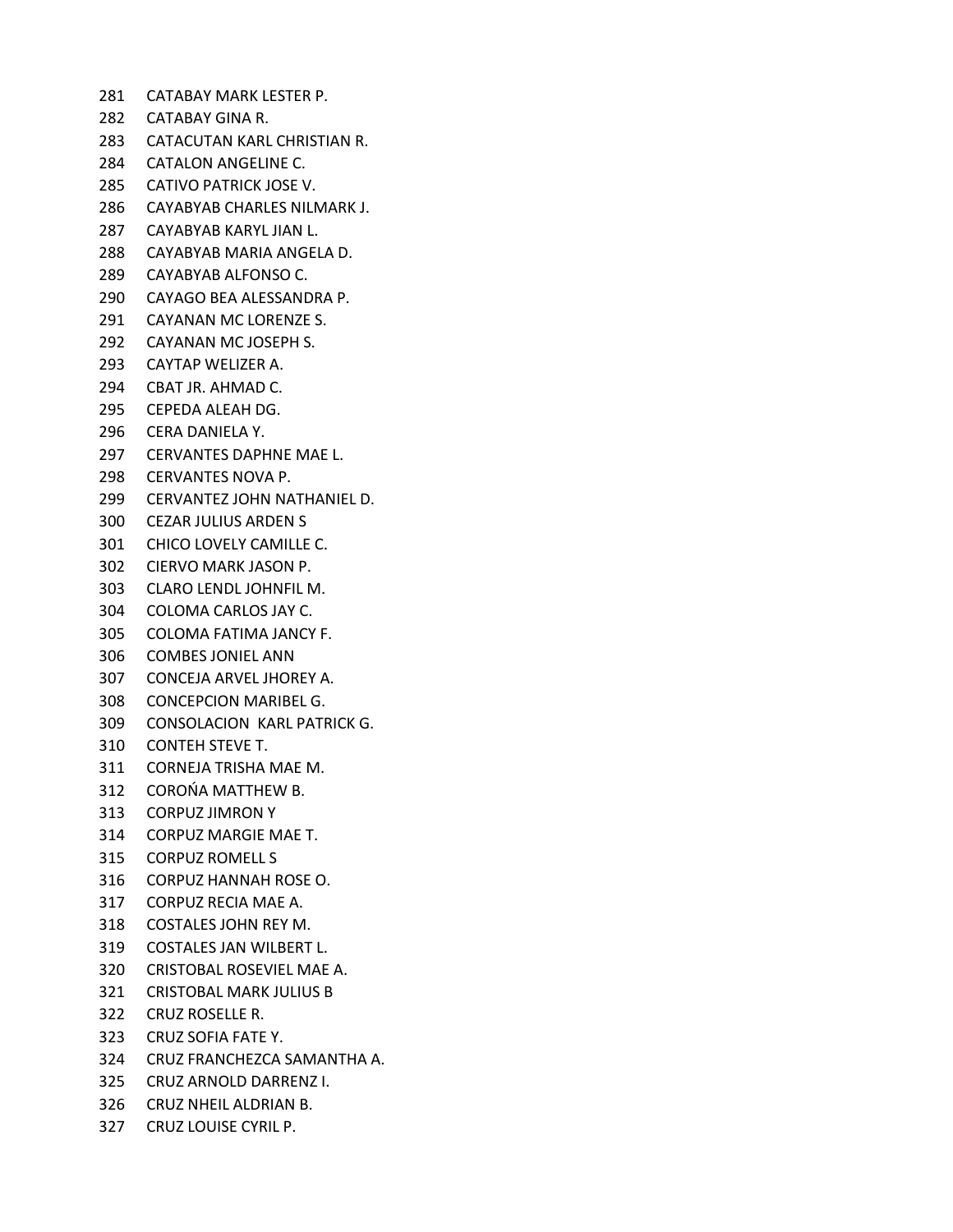- CRUZ KARYLL KAYE S.
- CUNANAN VIVIAN ALLYSSA R.
- CURAMENG CRISHA MAE M.
- CUSTODIO JINKY P.
- DACANAY JOHN MANUEL VINCENT R.
- DACASIN MA CHRISTINA G.
- DACUMOS STANLY J.
- DACUMOS KYLE CLAIRE O.
- DADO JOHN
- DADUYA CYRELL JOYCE P.
- DAMASCO ROCHELLY P.
- DANGOY JOSHUA AREN L.
- DANIEL ANGELICA C.
- DAROY ROLANDO JR. B.
- DATUIN KRISTINE LARA M.
- DATUN PAUL VINCENT A.
- DAVID JESUS CHRISTIAN S.
- DE GRACIA VERSIL JADE P.
- DE GUZMAN LAWRENCE C.
- DE GUZMAN JOSEFA MAE C.
- DE GUZMAN CLARENCE JAY S.
- DE GUZMAN MARC ANGELO M.
- DE GUZMAN AVEGAIL
- DE GUZMAN MARILYN JOY C.
- DE GUZMAN IRE ANN P.
- DE GUZMAN KING MAENARD B.
- DE JESUS CARLA KHYTE JOY T.
- DE LEON JUSTINE LLOYD G.
- DE LEON CHYNNA B.
- DE LEON RINALYN ANGEL C.
- DE VENECIA LORIE JAKE J
- DE VERA JANIELA A.
- DE VERA GERESON RHEY C.
- DE VERA JERMAINE M.
- DE VERA JUSTIN FLOYD P.
- DE VERA JOMEL ARON D.
- DE VERA MYRA JOY O.
- DE VERA MARK M.
- DE VERA MARK ADRIAN B.
- DE VERA DRAIZEN MAE C.
- DE VERA REX KEVIN E.
- DE VERA JASON P.
- DE VERA KENNETH GABRIEL D.
- DEL FIERRO JENNY ANN C.
- DELA CRUZ CHRISTIAN KIEL D.
- DELA CRUZ JEVY P.
- DELA CRUZ BINNEL F.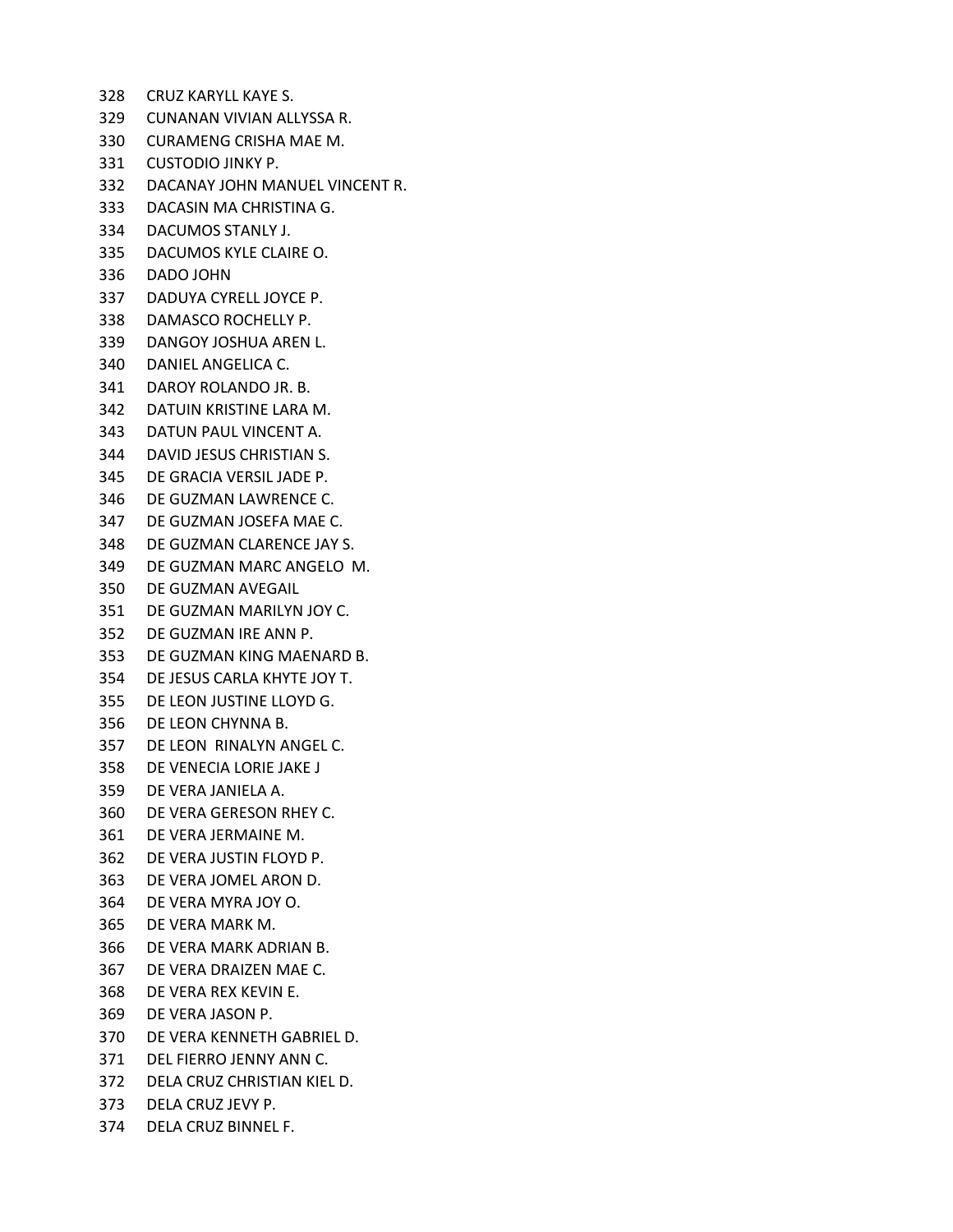DELA CRUZ JOHN MARK M. DELA CRUZ MANILYN ANN S. DELA CRUZ KRISTINE ANTONETTE B. DELA CRUZ DAISSIE ANNE S. DELA CRUZ JOHN RHENE C. DELA CRUZ CHESTER DAVID R. DELA CRUZ SHERWIN JAY T. DELA CRUZ JASTIN G. DELA CRUZ LAISSA NICOLE P. DELA CRUZ DASHIEL A. DELA CRUZ ELEAZA A DELA CRUZ RICA MAE C. DELA CRUZ RAYMOND S. DELA CRUZ JOSHUA B. DELA CRUZ MARIFER B. DELA CRUZ CHEZCKA JOY C. DELA CRUZ II FELIX R. DELA ROSA CHRISTINE MARIE B DELFIN MARY JOY P. DELGADO AIRA MAE S. DELOS REYES EG A. DELOS REYES JOHN LLOYD D. DELOS SANTOS MIA J. DELOS SANTOS JOHN MARK G. DELOS SANTOS MILAGROS L. DESAMITO ARNOLD T. DESPOGADO JOMAR P. DIAZ CEDRICK DANIEL E. DIEGO WILMA Q. DIMALIBOT CELESTINO L. DIMARANAN MARC LANDER L. DIN MARICHA E. DION JOANNE GWYNETH N. DIOQUINO JERNINA MAY T. DIVAD ZEDRICK B. DIZON PAUL EDWARD E. DOCTOLERA ARLENE JOY DOLES JHON LLOYD Y. DOLOR GEMRAE D. DOMALANTA JOHN BENEDICT D. DOMANTAY DARLENE APPLE T. DOMANTAY EMMANUEL F. DOMINGO MA. JASMINE S. DONA EDLIE SAM A. DORIA JOMARI ROD S. DUCUSIN KRISTY VIVIENE D. DUCUSIN DESIREE M.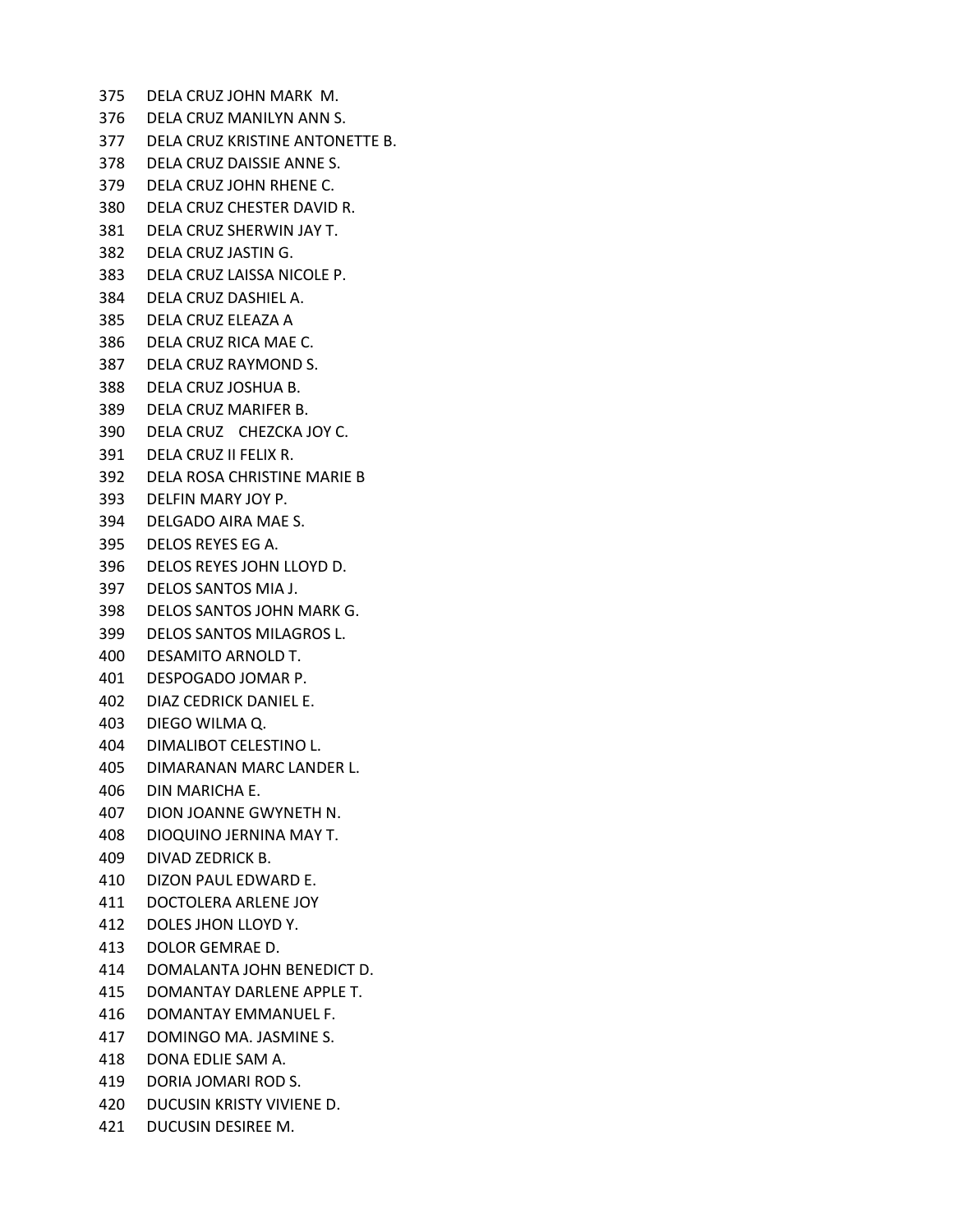- DUENAS ALLEN CHARLES R.
- DULAY CIDRIC N.
- DULSA WILLIARD T.
- DUMLAO JONATHAN P.
- DUMOSMOG JOHN MIKAEL T.
- DURIAN STEFFI MAE T.
- DURO ROSEL R.
- DUTDUT MA. CRISTINA R.
- ECHANES KYLA C.
- EDRALIN ANGELO I.
- ELCANO JOSHUA J.
- ELEVAZO BENEDICT STEPHEN C.
- ELEVAZO ANA MAE M.
- ELLAMIL RUSSELL D.
- ENGSON JUSTIN JORIZ D.
- EPISCOPE MA. CARMELA P.
- ERFE IAN EARL M.
- ERGUIZA JACKIE M.
- ERGUIZA MATHEW G.
- ERISTINGCOL REYNA MAE L.
- ESCANO RHAYLLE GIL Q.
- ESCARLOS CHARITTEE A.
- ESCAT MARCO ANGELO E.
- ESCOBAL JHANINE A.
- ESCORPIZO RICHMOND C.
- ESGUERRA RUSSEL JAMES R.
- ESLAVA GHELYN M.
- ESLAVA ANGELINE L.
- ESPANTO MAE ANGELINE C.
- ESPINO CHARLENE D.
- ESPINOZA ROLANDO
- ESPIRITU JOYCE C.
- ESPIRITU SCHLEA ANN N.
- ESPIRITU JOHN PAUL
- ESPIRITU MARK RYAN C.
- ESQUIBAL MAE KYLA M.
- ESTACIO, JR. EFREN G.
- ESTAL JERWIN P.
- ESTEBAR PHOEBE GRACE C.
- ESTEPA RAPHAEL VINCENT D.
- ESTEVES LADY JO-ANNE C.
- ESTIMADA LEO P.
- ESTIMADA RACHEL ANNE D.
- ESTRADA MICHAEL JORGE G.
- ESTRADA ERIC SON P.
- ESTRADA SHAINA FE M.
- EUFEMIA DANWELL F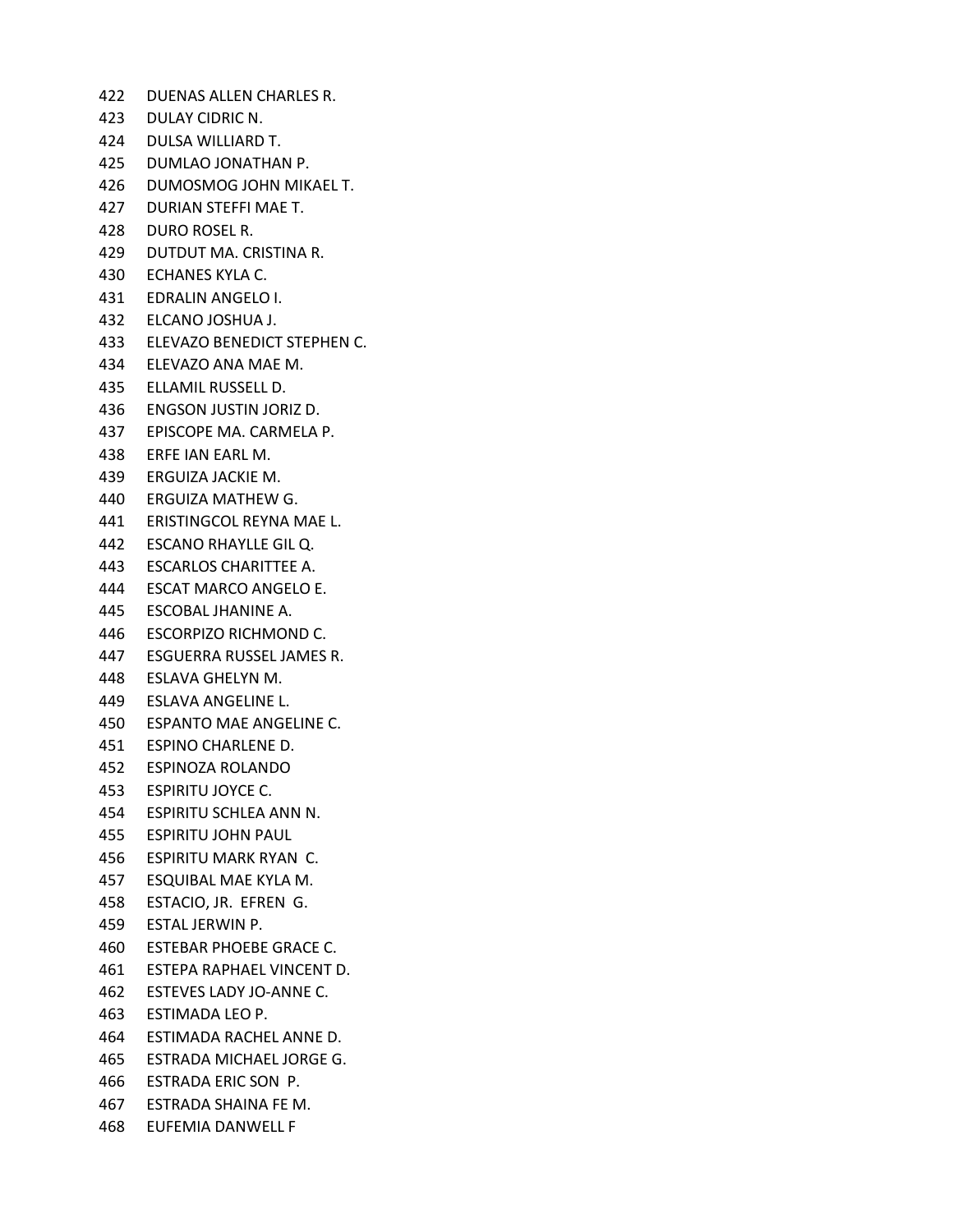EVANGELISTA JOSEPH IVAN L. EVANGELISTA SHARMAINE F FABIA JIRAM L. FABICULANAN III NARCISO G FAJARDAN ROMA ELOISA O. FARNACIO JOHN LLOYD F FARNACIO DANN MAURICIUS Z FERNANDEZ KARL ANGELO D. FERNANDEZ KRISTINE A. FERNANDEZ AHMAD BIN ABDULKARIM P. FERNANDEZ JOHN KENNETH R. FERNANDEZ GERIAN MAY P. FERNANDEZ YDRIAN ROY B. FERNANDEZ JOHN PAUL M. FERNANDEZ ARMAND LUISE M. FERNANDEZ JERICO C. FERNANDEZ FRANCIS THEO R. FERNANDEZ MINETTE ELLA S. FERNANDEZ LORENZO P. FERNANDEZ KXYRILLE JHANNA FEIAN S. FERNANDEZ KELVIN P. FERNANDEZ ADRIANNE M. FERRER CRAIG WILLIAM A. FERRER JENIVA N. FIESTA DARYL GERVIN A. FINEZ RICKSON JAKE M. FLORES SAMUEL F FLORES BERNARD BONIN A. FLORES DANIELLE MARIE O. FLORES MARY DIANE C. FLORES ANTHONETH J. FLORES SYDLIK KLEIN L. FLORES JUVY T. FLORES CHRISTIAN JAY B. FLORIDA EDSYL ALEEN S. FONTANILLA RUSSEL P. FRANCISCO KAYE CELYN Z FRANCO KYLE JOHN C. FRANCO ARJON M. FREMISTA JELLIE ANN B. FRIAS AIRISH P. FRIAS MANOLITO G. FRIAS MINCHIE B. FULGENCIO MAVERICK JESSTIN S. FURUGGANA JUSTINE LEUNG C. GAAN JHASPERLIM A. GABIS MICHELLE ANGELA C.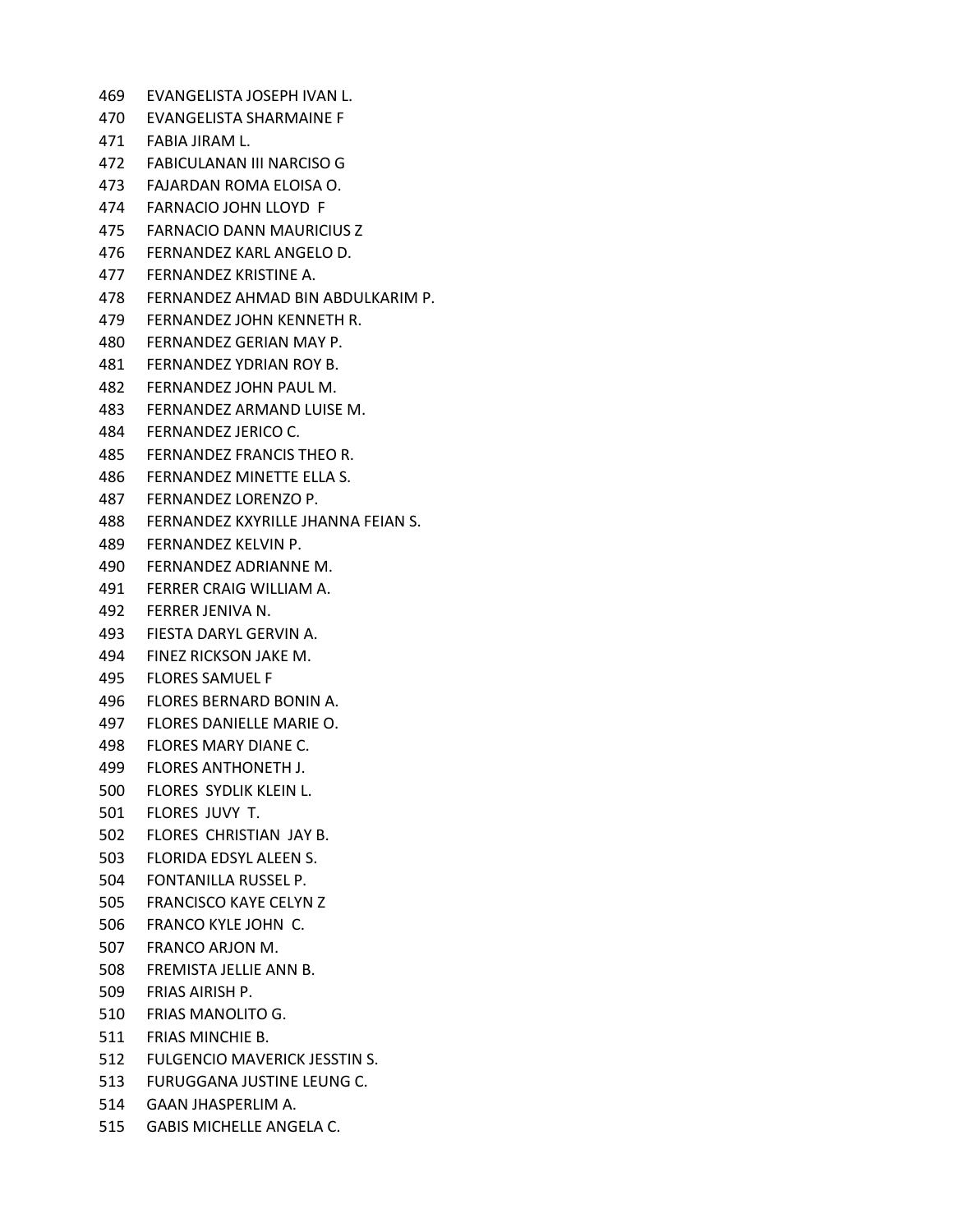GABRIEL MAAN JASTINNE I. GABRIEL MARK JOSEPH F GABRIEL KARL LUIS D. GADEM RAFAEL F. GADIOMA RONEL E. GAGAHINA CHRIXIE ALYSSA C. GAGAR EMAMANUEL M. GAJARDO ISHEAN NICOLE A. GAJETON CHRISTINE GIELA P. GALAMGAM JOHN VINCENT S. GALERA CHERRYLYN GALERA WILLEX V. GALLENO JOHN DEMVER S. GALSIM ZELWYN MILES H. GALSIM GUIA C. GALVEZ HANZ EDRIAN J. GAMAZON HONEYLET B. GAMIS HEIDE G. GANANCIAL DRIZZLE JUNE O. GANIR STEPHEN IVAN P. GANTE MARVIN R. GAOAT JHULEA G. GARCIA KIAN A. GARCIA JEAN CARLO B. GARCIA EHDRIAN B. GARCIA DIAN E. GARCIA JOSEPHINE P. GARCIA RAYA ISABELLE C. GARCIA CHESKA SAMANTHA S. GARCIA ANGELINE B. GARCIA KIAN ANGELO V. GARCIA JOSHUA M. GARCIA BRIAN ERDIE B GARCIA EDRIAN E. GASMEN GERVYN F. GASPAR MICHAEL ELDEN H. GATCHALIAN REGINA D. GATCHALIAN MARK JOSEPH C C. GATOC CHRISTIAN DARRYL B. GAVINA VINCE KAIZER C. GAYETA MOISES N. GAYO DINA T. GELIDO JEROME R. GELIDON DESIRIE C. GENETIANO RJ PHONG E. GESLANI IVAN S. GICO MA. CASANDRA A.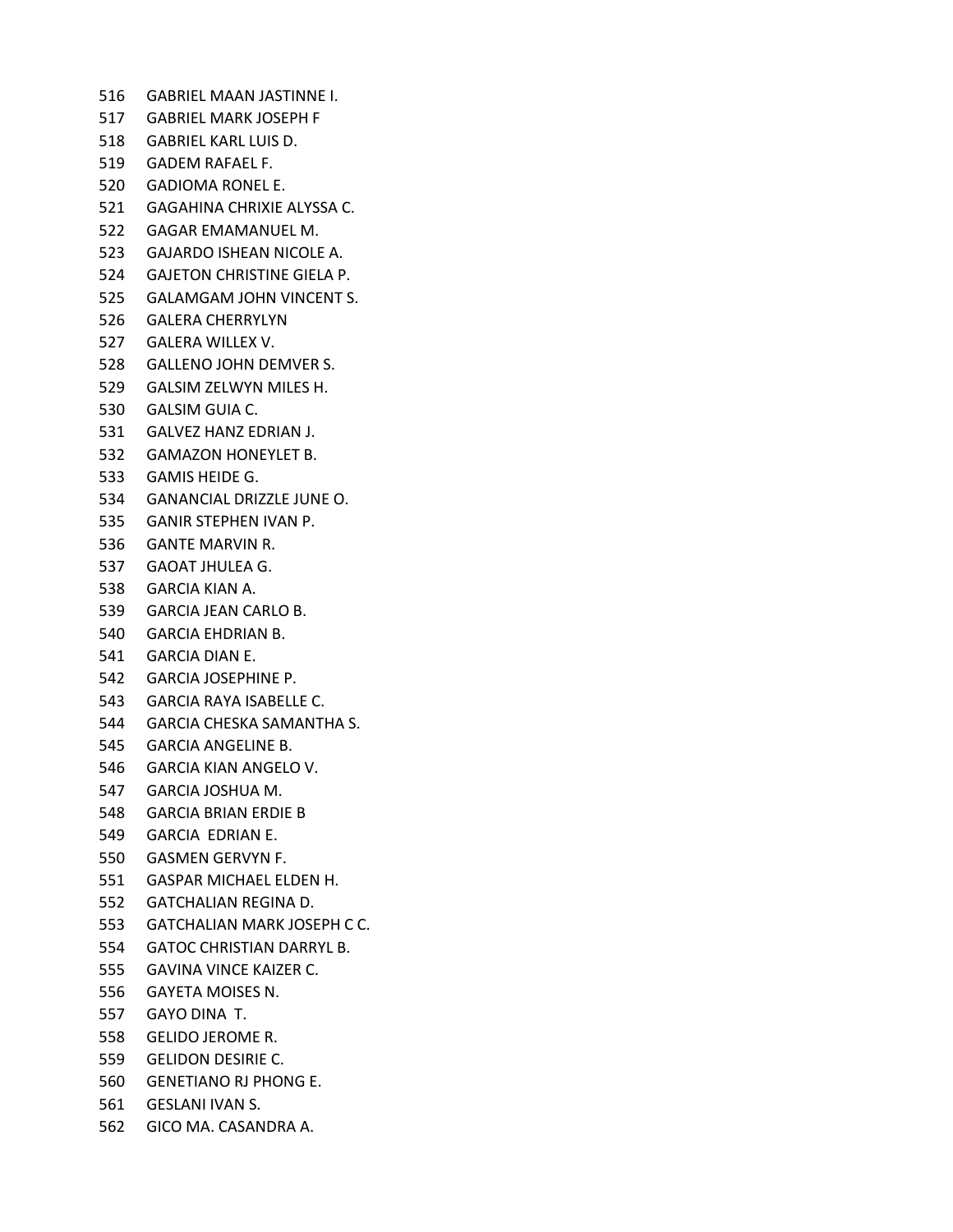GO MICHAEL ANGELO V. GONZALES KYLA F. GONZALES JAYSON C. GONZALES CHRISTIAN KENNETH F. GONZALO KENJIE C. GORION ESPERANZA O. GOROSPE JOHN MEKO J. GRACE VANESSA L. GRACE ISABEL S. GRACILLA JET TREX P. GRANIL CARMELA ANN S. GRAVIDEZ JOHN REYVI E. GREGORIO MC KENNETH C. GUARIN CASANDRA JOYCE A. GUCE KRISTINE GUIANG CYED JOY B. GUIANG BIANCA CARMELA C. GUILLERMO ABEGAIL A. GUMAPOS JOSHUA S. GUTIERREZ CECILE S. HABLA JORDAN E. HADJI JAMIL HANIF U. HALCON WILLLABE A HEPIGA DEAN MARK R HERNANDEZ DEANNE CATALINA M. HERRERA JASMINE ROXANNE HERRERA MONIQUE B. HERRERA MARK JUSTINE PAUL HERUELA JESSA B. HIDALGO KRISTINE ROSE D. HOSPITAL JORIZ J. HUELLAS BENCH ERROL D. HUERTAS JOZHUA LENARD S. HUMILDE JENNY ROSE C. IBASITAS JUSTINE KIAN A. IDIO JOSHUA DAVID B. IGLESIA LENNOX G. IGNACIO JAYMIE KOLYNE E IGNACIO CRIS JOHN PAUL G. IGNACIO CHRYSTHEL T. ILLANA DACHELE ANNE I. ILUMIN ALDRICH GIORDAN Y. INFANTE ANGELA R. ISIDRO GLAIZA MAE O. ISLA JUSTINE M. JABAN PATRICIA M. JABILONA APRIL JOY A.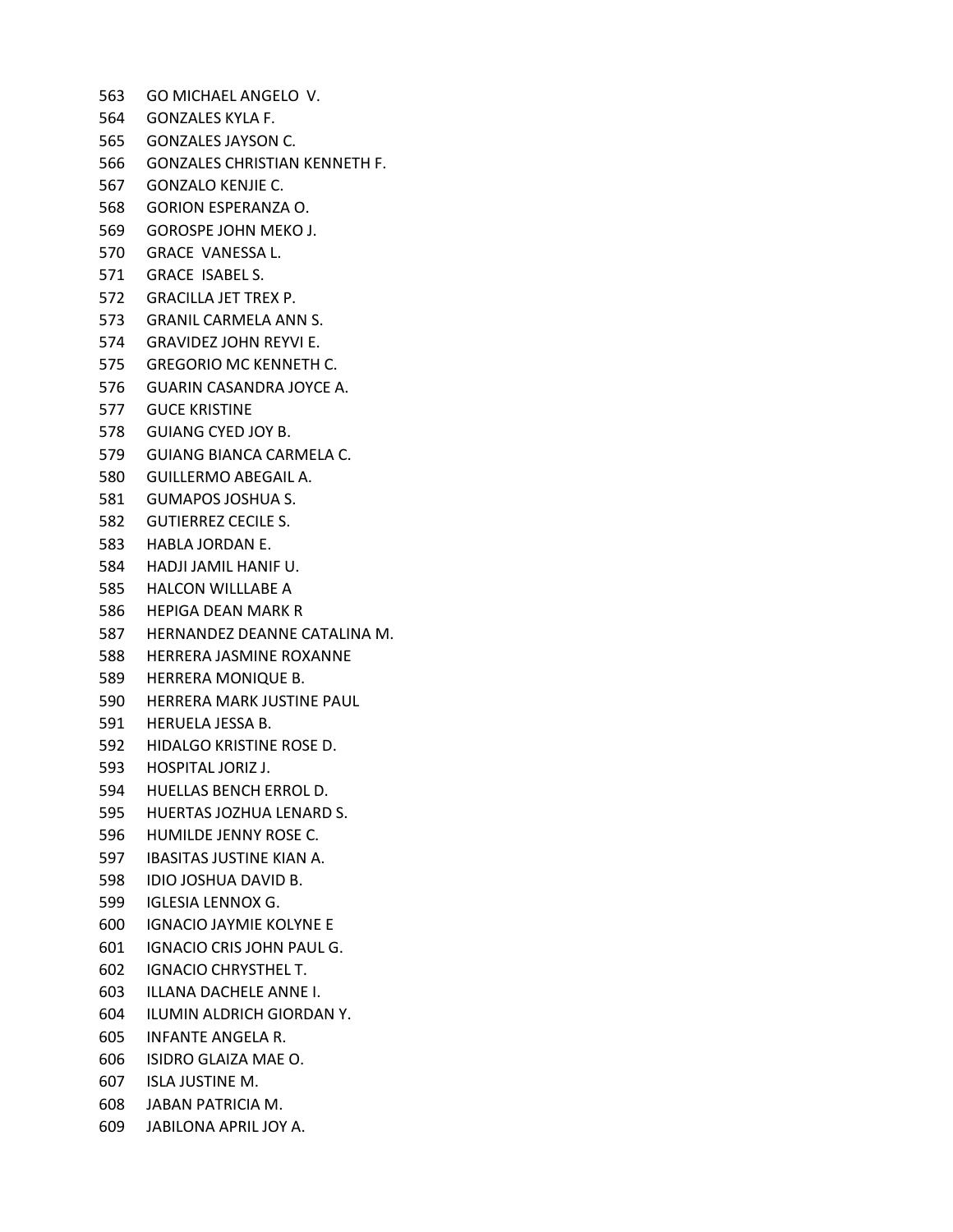JACINTO HAPPY GLEN Z. JACOB MICHAEL DEAN C. JACOB KC ALDEA O. JANDOC JASMINE ARVIE M. JAVIER ALMIRA E. JAVIER ANGEL G. JAVIER ZAIDA R. JAVILLO STEPHANIE M. JIMENEZ JAMES BERNARD D. JIMENEZ JOSHUA STEPHEN T. JOSE NICOLE ANNE B. JOVENAL JEMWIL JAMES R. JUAN MARY JEANNETTE I. JUAN AARON JUSTIN A JUMAWAN JOSEPH AARON I D. JUNIO CAEZAR BRYAN M. JUNIO QUEENNIE ROSE G. JUNIO ROGELIO III C. JUNIO ROOSBELT B. JUNIO EL JOHN L. JUNIO NINOY T. JUNIO RONALD C. LA TORRE JOY MARIE D. LABITORIA LOREN MAY E. LABITORIA SONNY L. LACADEN PRECIOUS ANNE D. LADERA JUSLYN ANN D. LAFIGUERA DANN DWAYNE A. LAGATA ZAIDALYN M. LAGERA DAENIELE RAE M. LAGERA STEPHANNIE M. LAGLIVA JOMAR M. LAGMAY ROGIELYN M. LAGUISMA IVALN D. LAGUNA KRISTAL LYN A. LALAQUIT MARVI JOYCE C. LALATA ALIANE JESSERIE R. LALATA ROSE ANNE D. LAMARCA JAMES CARLO J. LAMPA MICK LAREN T. LAMSEN DANIELLE LYCA D. LAO JIANNA MARISSE E. LAPAZ NERIZA P. LAPENA CHRISTINE JOY G. LAPUT LAURENCE OLIVER DS. LAPUZ CHRINKLE JAYNE P. LARAYOS RHAE KHYLA S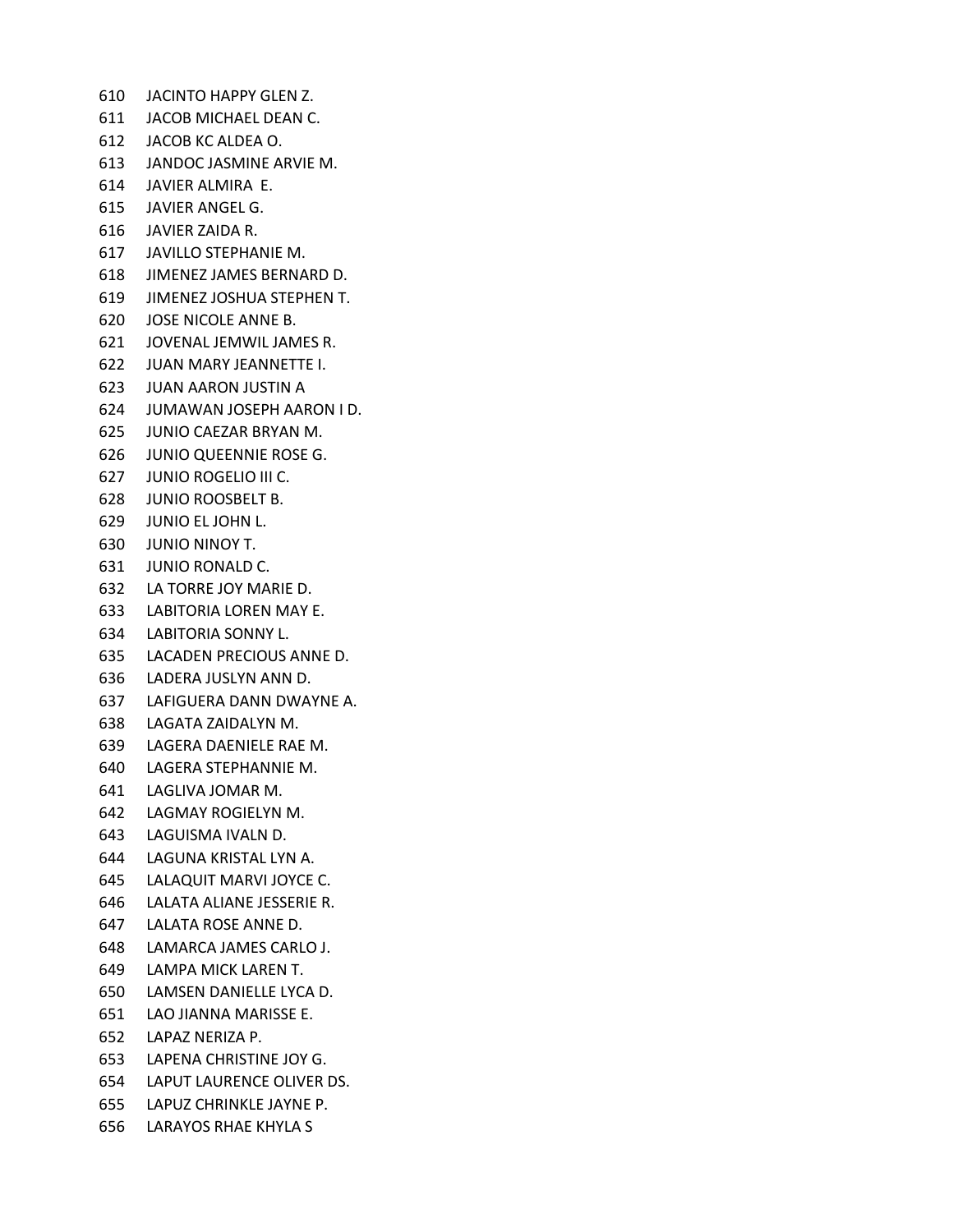LARDIZABAL LEANDER G. LAROCO NATHANIEL L. LATORRE ANGELO E. LAVARIAS RYAN JEROME C. LAYACAN AIROL JOHN E. LAYOG JENICO JAKE M. LEAL FREDIERICK E. LEBASTE III RODRIGO V. LEYNES JORIS MICHAEL P. LIBAO SHANE ORLEN B. LICUDAN JOHN KENNETH M. LIME EDZELLE CHARISSE P. LIWANAG ALLAN HARRIS S LLAGAS RONEL RYAN B. LLANETA MARY JOY M. LLENA KRISSY M. LOLONG MARK JOHN F. LOMBOY SHANIA YVONNE K LOMIBAO HELENE E. LOMIBAO MA. CLARISSA R. LOMIBAO JEZREEL DAVE B. LOPEZ DAREEN PEARL A. LOPEZ AARON F. LOPEZ PRINCESS A. LOPEZ ERROL E. LORENZO SONNY BOY B LORENZO MARK DAVE P. LUMANDAS JUSTINE KIMBERLY M. LUMILAN CHESTER GOLD E. LUSTINA MARC GUEL V. LUZANO MARICRIS S. MABALOT RICHELLYN C. MABANGLO GUIANE JOSH M. MABAO DANIEL DAVE E. MACALANDA MARR EZEKIEL C. MACANTAN HONEYLYN S MACARAEG VON ANDRIE M. MACARAEG JOHNSCAE A. MACASINAG ALYSSA MAE S. MACATAO MARIA ELIZA D. MACAYAN ROCHEL M. MADAYAG PATRICIA JOY MADAYAG GERALD D. MADRIAGA, JR. DANILO E. MADRONA RHONAREE M. MAGALLONES JEAN JOYCE D. MAGALONG NATHANAEL Z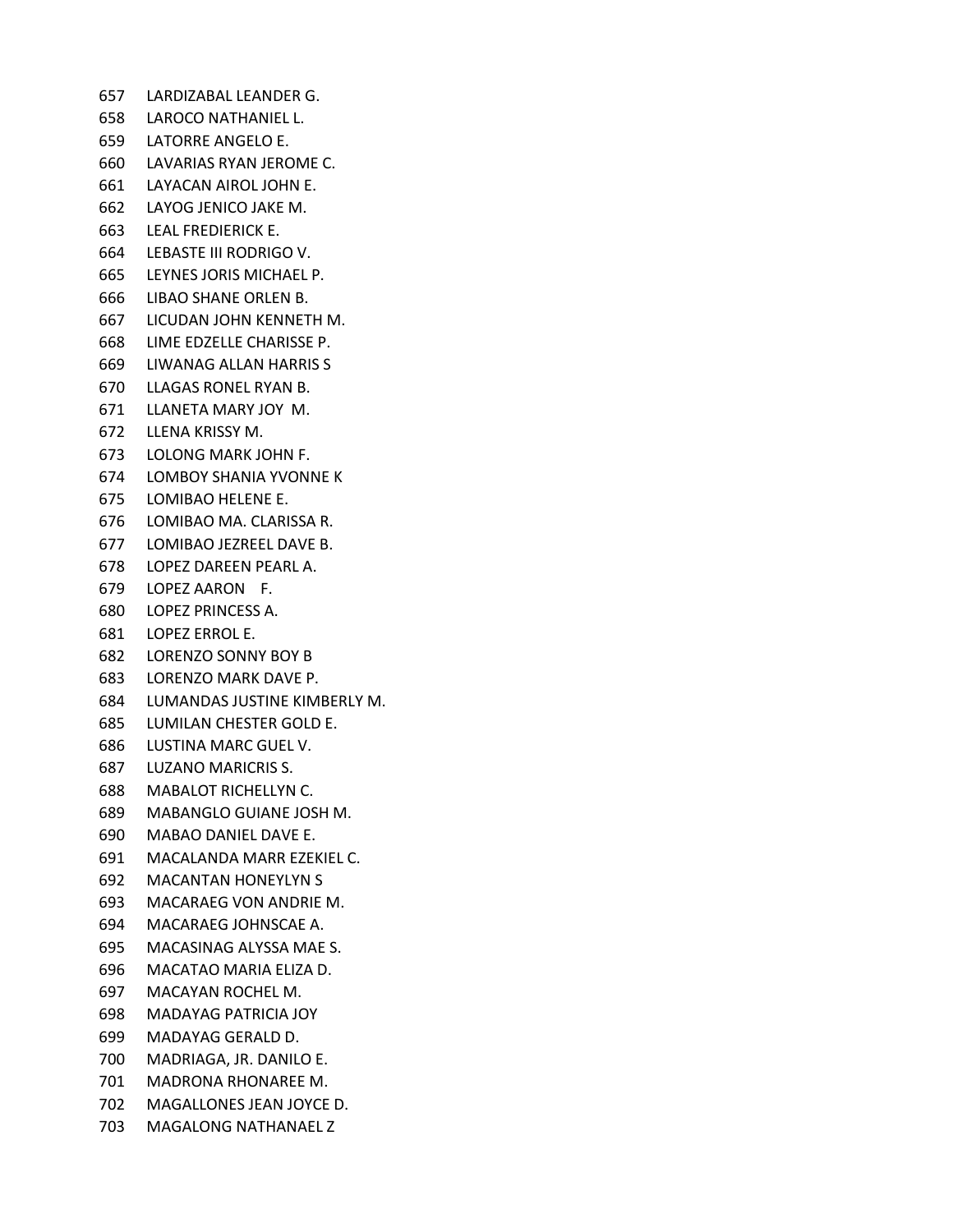- MAGLAY LEONARDO C.
- MAGLAYA CYE JESSICA A.
- MAGMANLAC KIMBERLY C.
- MAGNO LALHYNNE F.
- MAGNO PRINCESS ANGELA C.
- MAGNO ISHI MAY T
- MAGTIBAY RODNEL Q.
- MALALIS SIDNEY JR. M.
- MALANGIS GENESIS MICAH R.
- MALANUM HELEN MAE M.
- MALAZO CHARLIE MAGNE P.
- MALBOG CLEOFE L.
- MALIBIRAN LESLIE MESSY ANN C.
- MALIBONG MARK DARIUS B.
- MALICDEM JEFFERSON M.
- MALICDEM MC DONALD G.
- MALLARI JOVANA JOICE D.
- MALQUED CLARK AMERSON N.
- MAMARIL ZYRON P.
- MAMASIG JAY PEE D.
- MAMOYAC JEREMY JAMES V.
- MANABAT CHRISTELLE ANNE JOYCE A.
- MANALASTAS PRINCESS ROSE C.
- MANALO JUDY ANGELA M.
- MANANGAN KYLA SHANE M.
- MANANGAN JOSHUA BARON A.
- MANANGAT VANESSA JOY L.
- MANANGKIL JOHN DANIEL C.
- MANAOG FRANZ ALLEN D.
- MANAOIS SHALIE MAR RIO G.
- MANAOIS JOSHUA S.
- MANAOIS, JR. CALIXTO E.
- MANDAPAT JENMAR N.
- MANDOCDOC JHANNA SOFIA A.
- MANECLANG MARK JOSHUA B.
- MANGANAAN MARK CLIFFORD JOHN G.
- MANICAO AEGEE CEDRICK F.
- MANINGDING SIMON L.
- MANINGDING DECYREE O.
- MANIO CHRISTIAN JUSTIN
- MANIO ELIJAH PIUS A.
- MANLUCTAO MARIA LYCA R.
- MANUEL ALEXIS R.
- MANUEL JOANNE MAY D.
- MANUEL JUNELLE WILFRED F.
- MANUEL DON NICHOLE P.
- MANUEL JHESSLEEN JEAN O.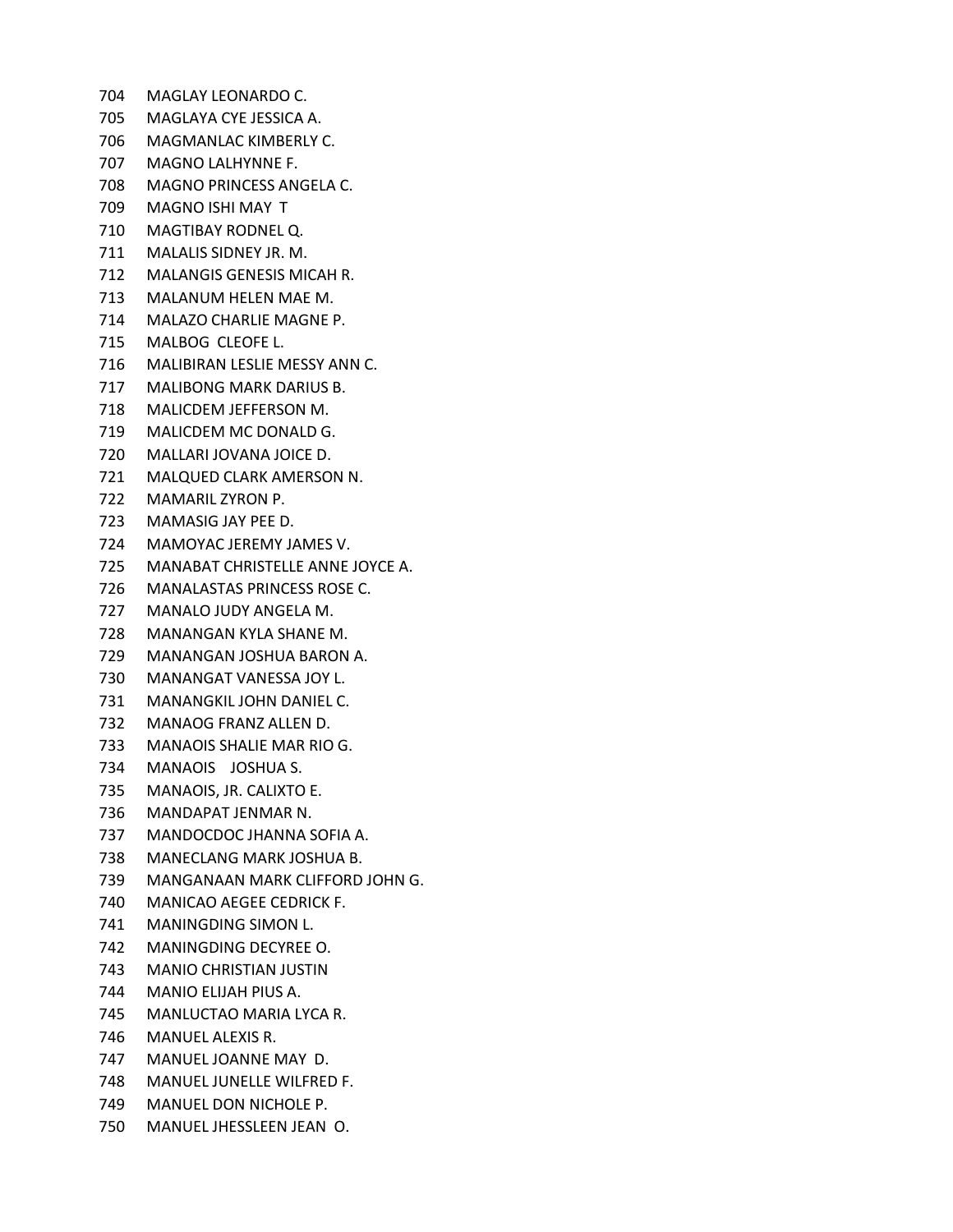MANUEL MELVIN A. MANUEL ALBERT D. MANZANO RIZA JEAN H. MANZANO ANGELICA B. MANZANO SAMANTHA S. MANZON CLARK GIVEN S. MARALIT LLOYD CHARLES A. MARANAN GABRIEL A. MARAYAG ALLEN-IVER D. MARMETO JOHN LENARD B. MARQUEZ CHRISTEL JOY T. MARQUEZ JHON LAWRENCE MARQUEZ DANIELLE C. MARQUEZ EDRIAN MAE T. MARQUEZ JR. ELMAR V. MARTINEZ CARL JAN WARREN B. MARTINEZ JAMES CONRAD A. MARTINEZ AARON JAY P. MARZAN CHRISTIAN S. MARZAN ERWIN BERNIE V. MATABIA PAULINE KAYE F MATEO MARK JOHN B. MATEO REGINE GRACE S. MAYO TROY M. MAYOYO REYNOLD M. MAYUYO GEIANNE O. MEDINA GILLEN C. MEJIA VIRGILIO JR. C. MEJIA JAN HARVEY TRISTAN P. MEJIA LEONARD RAY B. MELANIO ALEX J MELENCIO JOHN MARK D. MEMBRERE JAN ARBEN T. MENDEJAR MICHAEL LAURENCE M. MENDIJAR EMIL FREDO P. MENDIORO ELYSSA MARIE C. MENDOZA GERALD NEIL N. MENDOZA COCOY S. MENDOZA MA. THERESA A. MENDOZA FRANZ RYZA B. MENDOZA MIKHAEL JOSH G. MENDOZA ERICKSON B. MENDOZA RONALD JR R. MENDOZA JHYREMIA PAUL R. MENOR JURO JOSCEL DL. MERLIN GLESA S MESIANO REYNALDO JR. M.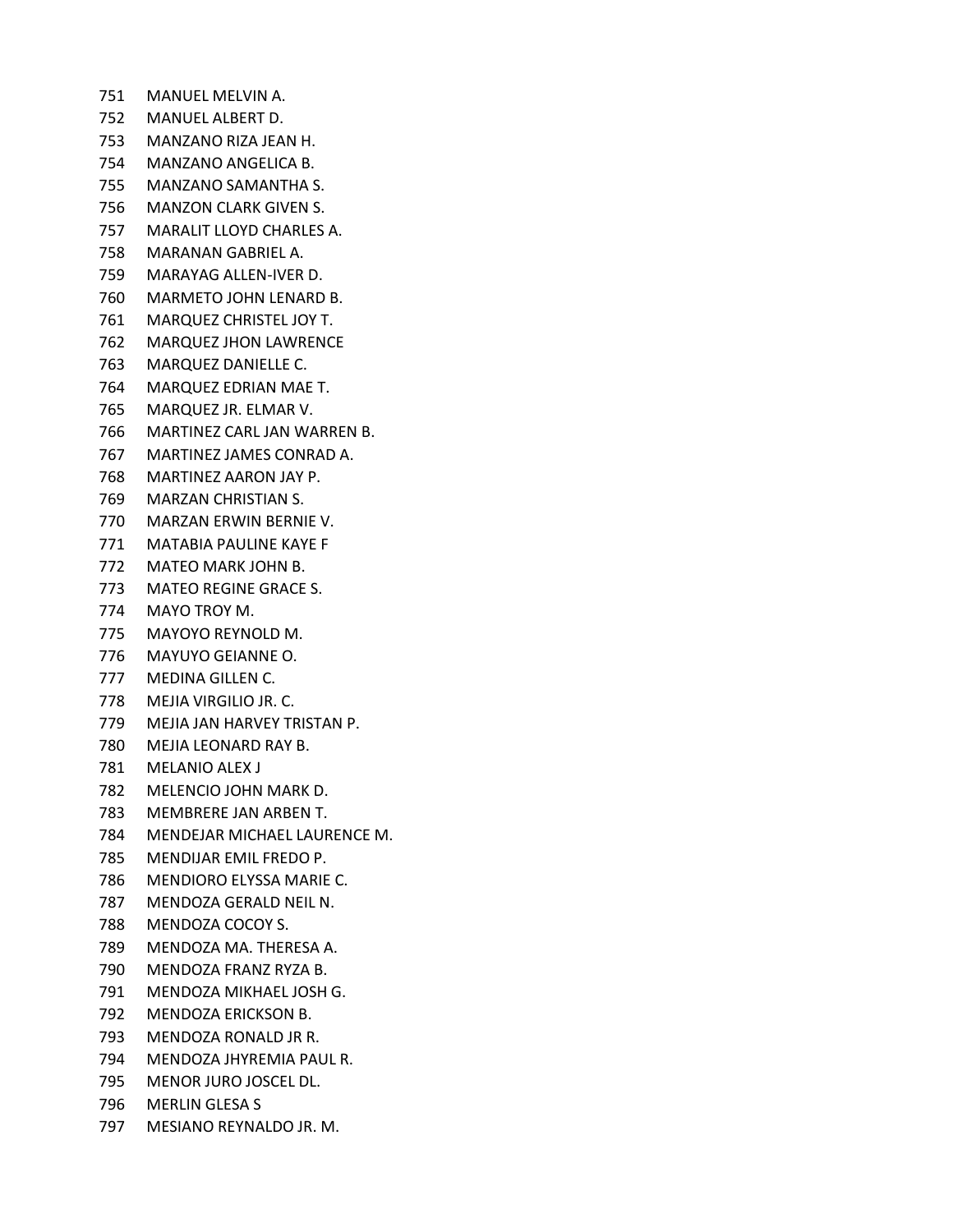METIAM JOHN PAUL V. MICU SEAN ANGELINE G. MICUA PATRICK JOSHUA N MILANES KENNETH N. MILAR JERALD P. MILLANES JOHN ANTHONY C. MILLARES JOHN MARK M. MILLETE GENALYN A. MILLON APRIL JOYCE A. MILLON MARICAR H. MINA ANGEL NEL J. MINA IV CECILIO T MINOR RAVEN JACEL B. MINOR RHICA MAE C. MIRANDA PRECIOUS JANE A MIRANDA IRISH A. MISLANG JOHN CHRISTOPHER MOISES JUDE RAYMUND D. MOLANO CHRISTIANNE LOUIS S. MOLINA VIVIENE MAE D. MOLINA ARA EURICA C. MOLINA MARK JHUN M. MONCADA ROSELLE R. MONCE GEANNE KAYE S. MONDALA DAVE VINCENT G. MONDERO ARABELLA D. MONES ANGEL JR. S. MONES JOHN PAOLO B. MONTEAGUDO IRISH MAY C. MONTERA TRISHA MAE G. MONTERO PRINCESS KYLLE M. MORALEDA MARIA MERCEDES C. MORENO JOHN PATRICK M. MORENO KRISTINE JOY A. MORING HANS R. MOSQUITO ZEDRICK G. MOSTOLES JESSA MAE B. MOTEA JERIC D. MOTEA JHUNNEL P. MOYANO CAMILLE B. MUNGCAL JUDE H MUSICA CHERISH ANGELA B. MUYNILA MARICEL N. NACION JANNAH LYN L. NAEL ZENHIES A. NAJERA JINKY JOY B. NAJORDA TRIZIA ANN MARIE E.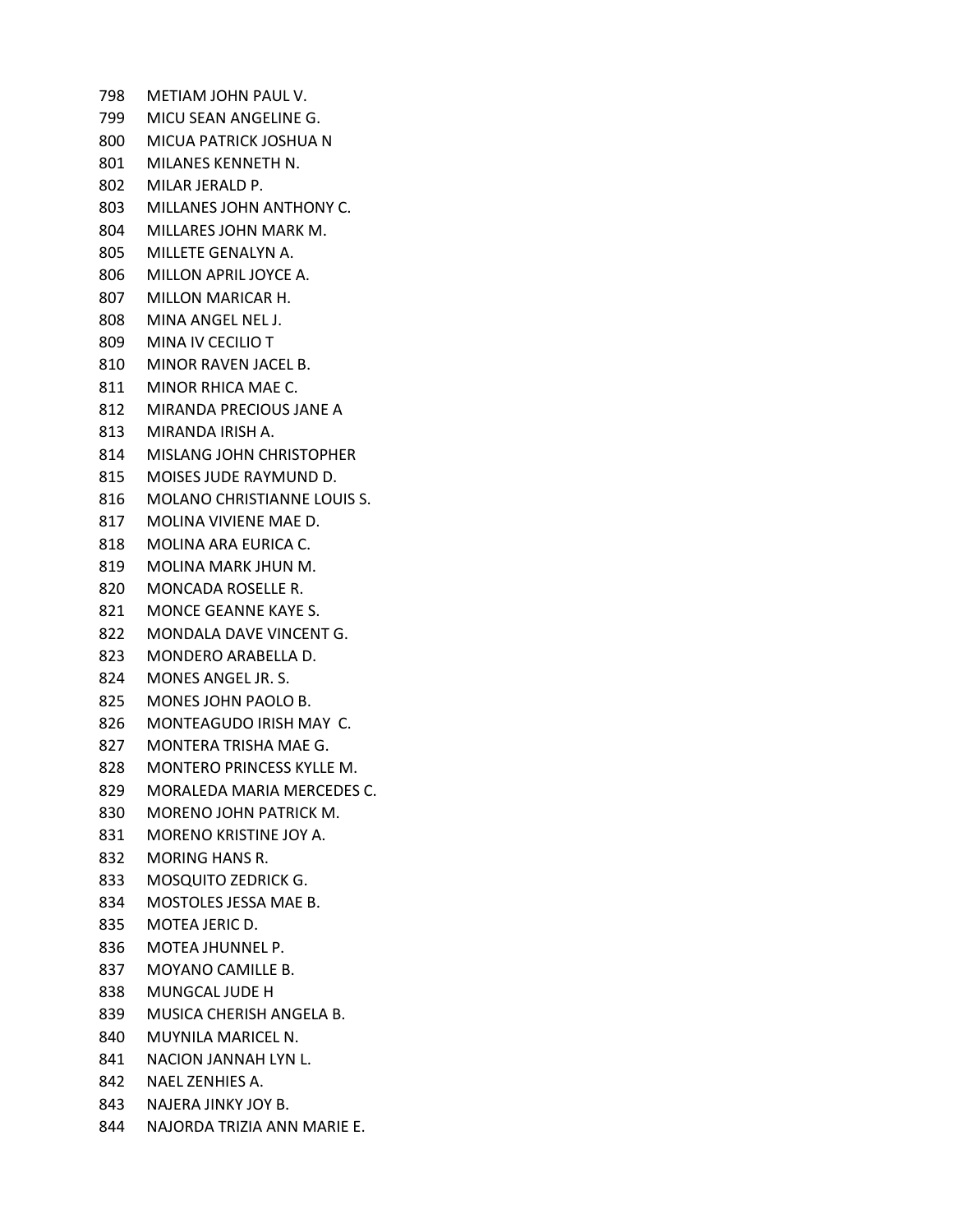NAMA MONICA L. NAPOLES DOMINIC R. NARAG JERWIN G. NARCIDA JESSECA R. NARCIDA BENJIE M. NARIZ PATRICK MANUEL O. NARRA MARK JOMAR B NARVAJA JUSTIN D. NARVASA JIEZEL F. NATIVIDAD CHRISTIAN RUSSEL A. NATIVIDAD ANDREI MIGUEL C. NATIVIDAD JOHN KELLY B. NATIVIDAD MARK JOVANI R. NATURA CATHERINE NAVARRO ALBERT A. NAVARRO MARY SHARLENE A. NAVARRO, JR. ROGER P. NAVASCA JERICO DA. NAVELGAS VAN AERON B. NAVIDAD JERICO C. NEGRILLO CHRISTINE T. NIGOS CHARWELL M. NILLO JOHN AARON N. NIMER QUEENIE ANN R. NINO LYN S. NIÑO JOHN LLOYD KYLE J. NOBLEZA MA. TERESA C. NOBLEZADA TIARAH LIE EXCEL T. NOCHE REY ANGELO C. NONOG ZXCY L. NOOL SARAH KAYE M. NOTARTE ISIAH RUIZ V. NUQUI EDWARD M. OBALDO PRINCESS B. OBEJO MIA CHARIFE M. OBIANO PRINCESS RHAIZZA C. OBIAS JOHN RAFAEL B. OCADO RAYMART B. OCAMPO JAN VINCENT T. OCAMPO CHRISTINE JOY S. OCAMPO PAULO I. OCHEA ANGELINE O. OCOMEN MARK ANTHONY O OCON REDENTO G. OCUAMAN BLEZEL MAE P. ODATO VON DIETHER J. OLEGARIO ZOFIA MARIE E.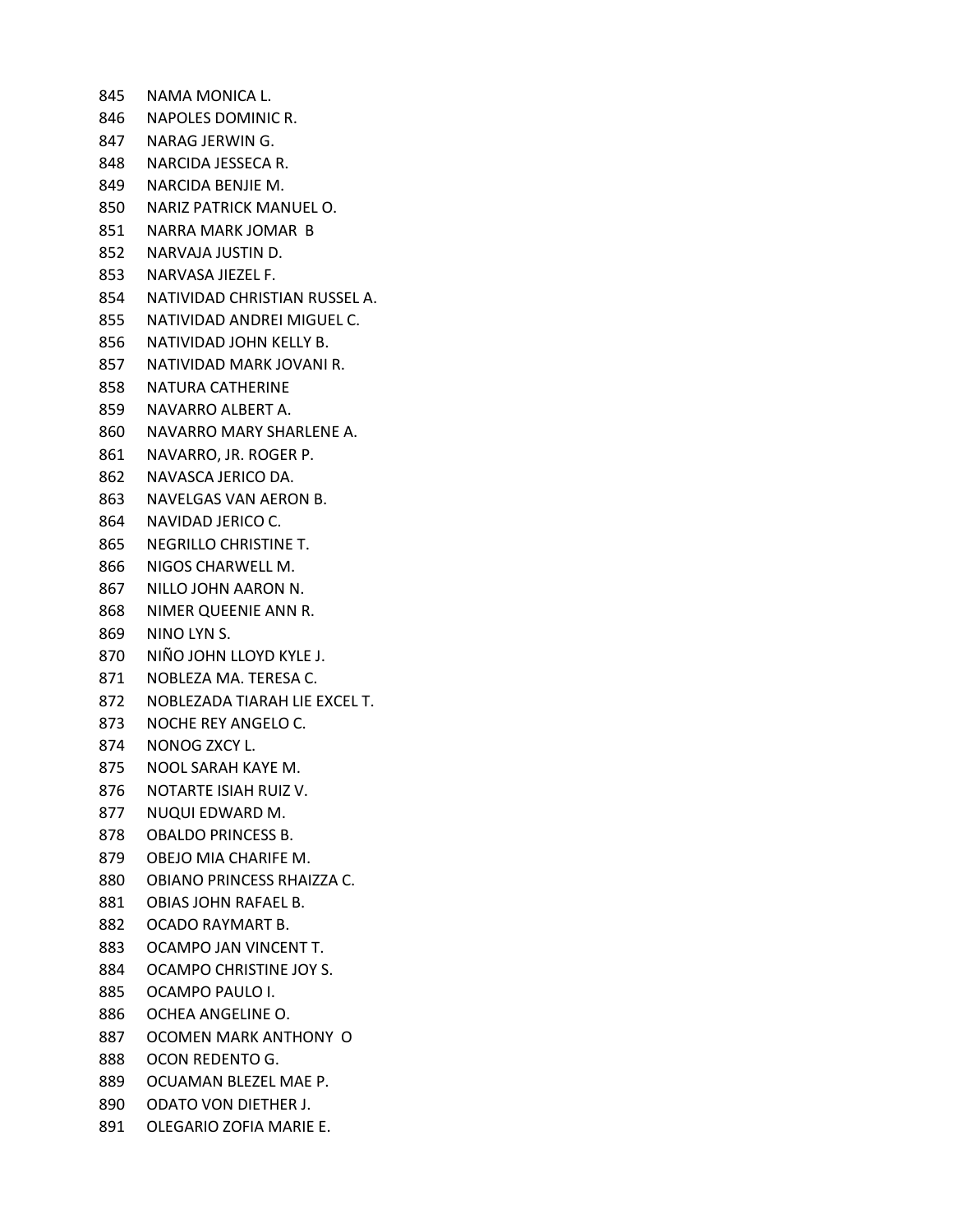OLIGANTE NATHANIEL B. OLIGO MELODIE JANE D. OLIMPIADA JOHN MICHAEL F. OLIVAS RAYMOND P. OLIVERAS CHRISTIAN C. OLIVEROS JENNELYN P. OLPINDO HANNAH ARABELLA D. OMANITO MARY ANTONETTE O. ONIA JEROME G. ORBINO RODJE JR M. ORDOÑA TRISHA MAE S. ORDONIO MARK ANGELO G. ORIBADO RENZO T. ORIBELLO JOHN PHILLIP M. OROLAZA JOSHUA IVER C. ORPERIA RONALYN S. ORPILLA INA MARIE O ORQUIZA MICHAEL ANGELO R. ORTALEZA ANDREA C. OSANA JENNY ROSE I. PABAIRA ARJIE G. PABAIRA RAYMUND M. PABILLONA RUSSEL RIC N. PABUNAN LUCILLA C. PABUSTAN FENDI-IVAN S. PACAMANA WILSON MAR III M. PACINA REALYN S. PADAMA ZOREN B. PADILLO JOMAR S. PADLAN YAZHRENE LEANZA B. PADRID MARK DANIEL J. PAGADUAN JOHN HENRY F. PAGARITA MARIEL G. PAGLINGAYEN SEAN DANIEL R. PAGSOLINGAN RYAN C. PAGUYO ROMUEL ANSEL R. PAISTE JOANA MARIE G. PAJO JETRO D. PALAGANAS DAN ADRIAN M. PALAGANAS AIVOR M. PALAGANAS CHARLES BRYAN P. PALEG JAMES CARLO B. PALISOC MICHAEL D. PALISOC SHANE SHADY MAE O. PALISOC, JR. PANFILO G. PALMA JUNE P PALPALATOC JEROME D.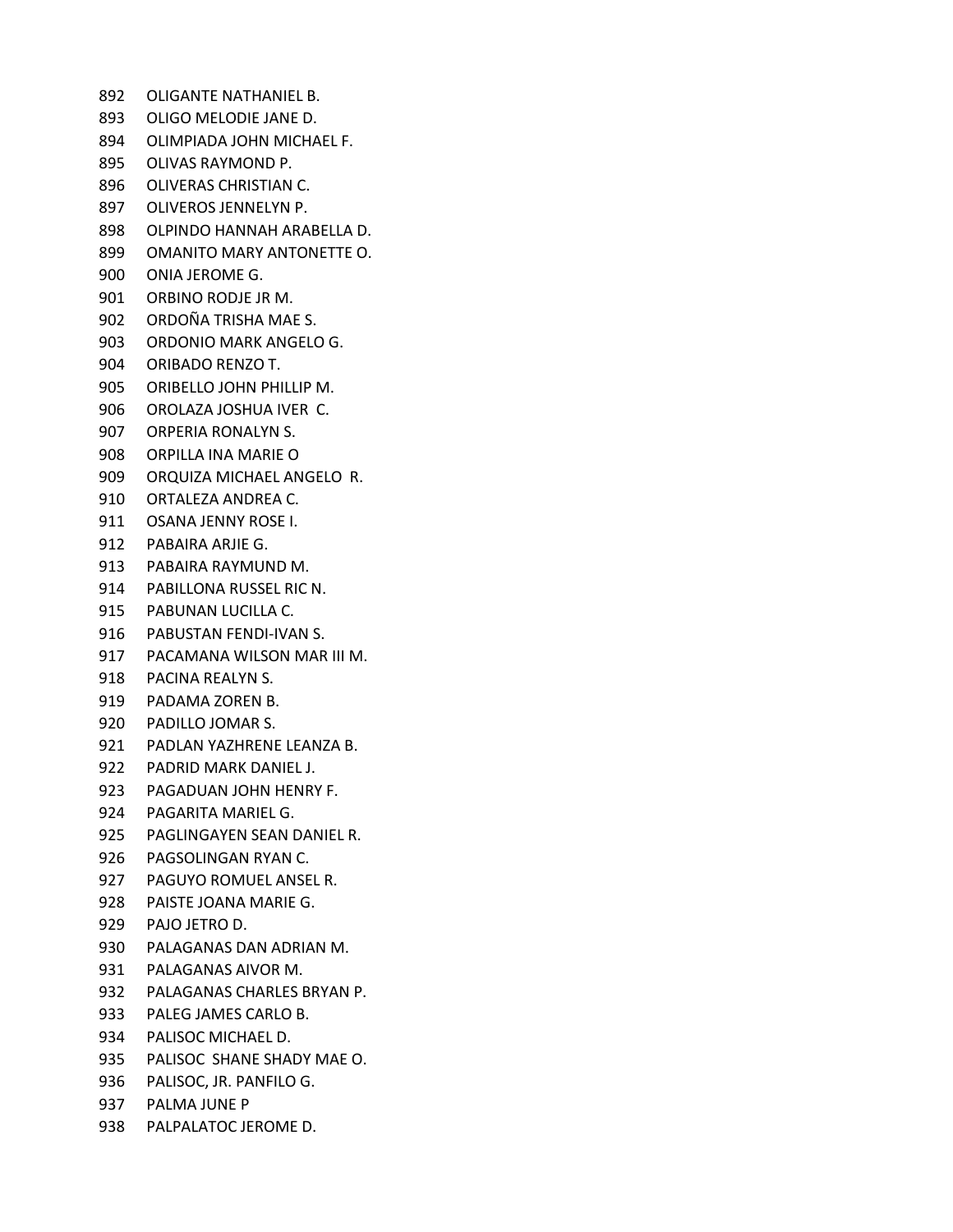PAMO ANGELO JOSHUA C. PANEDA KEETHLY MAE A. PANINGBATAN ADRIAN N. PANIS MARK VINCENT R. PARAAN LHE-ANN PARAC JOHN RUEL I. PARACALE JOSHUA G. PARAGAS IAN DOMINIC B. PARAGAS AQUAD VINZAR J. PARARUAN KIM P. PARAYNO ROMMEL T. PAREDES ERIC SHERWIN F PARINAS GEROVIC S. PARIÑO DRIX KLENT S. PARRAS DOMINIQUE JEIGH A. PASCO JERICHO B. PASCUA JAN FLORENZ G. PASCUA RONALD BRYAN M. PASCUAL JASMIN C. PASILIAO KORINE MAE M. PATACSIL REYN JAY HEART P. PATHAMANATHAN MIKE ALDRIN T PAULO HERSHEE MAY C. PEDRAL DAN IVAN M. PENERA III MANUEL E. PERALTA KRISSA JOY M. PERALTA ANGELINA O. PERALTA CHARNINE GRACE D. PERALTA LALAINE R. PERALTA PAMELA V. PERALTA ARGELIE C. PEREGRINO JOYCE ANN P. PEREGRINO KERVIN JOSHUA A. PEREZ JAMES IVAN CLIFFORD L. PEREZ VIA BIANCA N PEREZ MARK C. PEREZ AILENE D. PEREZ CRIATINA KARYLLE D. PEREZ CYBER R. PERMISON MAC HARVEY C. PERMISON YVAHN KAMIKAZEE D. PEROCILLO BLESSA G. PESCADOR ALEKHINES P. PESCADOR MARIANNE ANGELIE M. PETONIO JOANA LIZA V. PIAMONTE ADRINNE LHOR S.

PIGAO ARLENE S.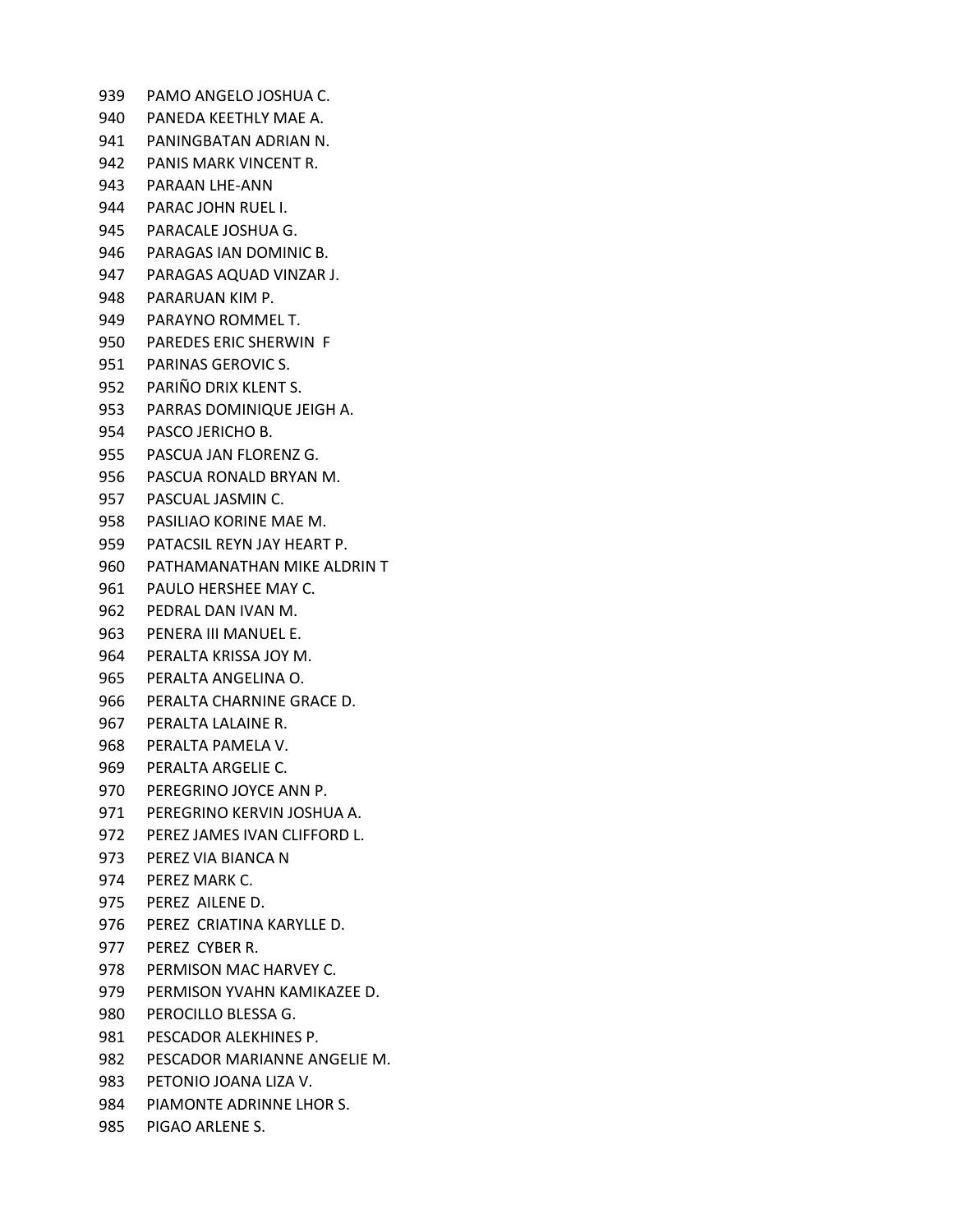PILAPIL CECILE JANE L. PIMENTEL MARIVIC J. PINLAC PAULO P. PINO SHANE L. PIOL DENZEL ADAM A. PLAMO JEMAIMA D. POJAS MARC ANGELO V. PONCE JOHN PATRICK B. POPES KRISTINE B. POQUIZ ALVIA M. POQUIZ MARIBEL M. POSADAS MIKE JAYSON D. POTE JONNALYN C. PRADO ROBELENE A. PRANGAN MARJORIE G. PRESTOZA MARILOU V. PRIMO DAVID AUSTIN B. PULIDO MARK KENNETH C. PUNILAS MARY JANE L. PUQUIS CIRON JAY A. QUEZADA SAMUEL P. QUEZON CAMELA JAEN M. QUILATES JUNEL M. QUIMING JACOB C. QUINDARA JEROME G. QUIŃONES MICHELLE LYCHA J. QUINTO JHASMIN JOY D. QUINTO KRISTINE MAE F. QUINTOS ALIA FLORENCE QUITALEG GERALD F. QUITANIA EDBILL JONES B. QUIZORA PATRICIA RABADON MARVIN S. RABARA ANGELIKA R. RABINA JOHN FRANCIS D. RACADIO CHRISTIAN B. RAFAEL HANNAH KRISTINE B. RAFANAN RENYELL JAN C. RAGANDAP PERCY VAL A. RAGUINDIN DANILO JAY C. RAGUINDIN CHRISTIAN JAY B RAMIREZ CHRISTIAN A. RAMISCAL EDREX J. RAMOS JACOB C. RAMOS ROI JETHRO M. RAMOS JOHN LESTER R. RAMOS FRESELLA F.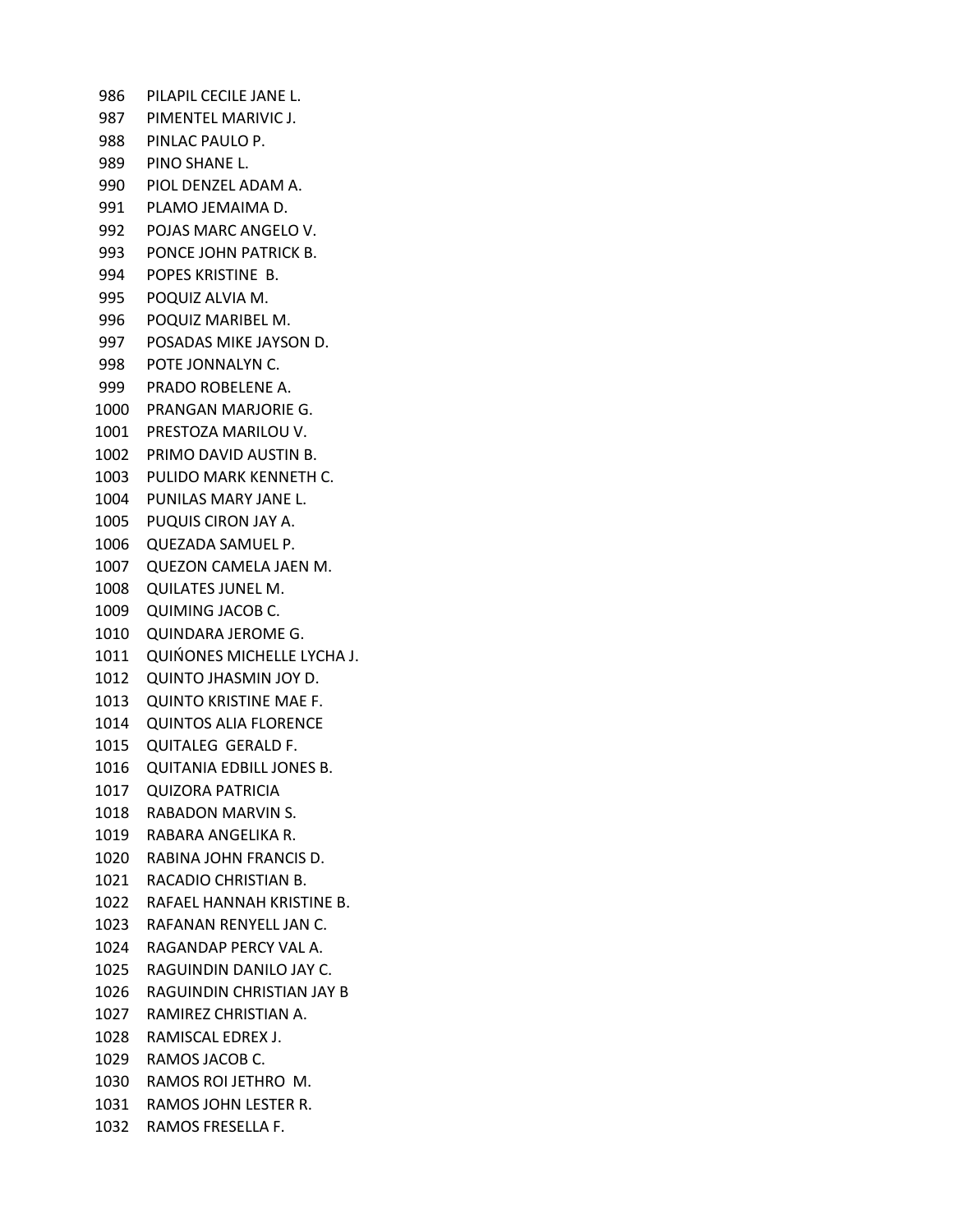RAMOS JULIE FRANCE P. RAMOS DANNAH ROSE A RAMOS CHRISTIAN DAVE Q. RAMOS ROVIN JOHN C. RAMOS STHEVEN G. RAMOS KENT ZACHARY C. RAMOS ROCHELLE I. RAQUEL JERVI T. REBAMONTAN IVY V. REGATCHO PATRICIA MAE B. REMOLACIO JON DARRYL A. RENOMERON NOEMI B. RENONOS JOHARA MARIE C. REPATO JAN DENVER F. RESARE MARCO ANGELO E. RESQUID MARK JOSEPH V. REYES NICA R. REYES BRYAN JAMES D. REYES CHRISTIAN DAVE M. REYES ALBERT N. REYES JONITA H. RIBO ALLEN E. RIBO JANEPHIE S. RICOMANO JUDY ANN P. RILLES JHON MICHAEL F. RILLORTA CHRISTIAN ANDERSON G. RILLORTA JAMES ISAIAH M. RINGOR WILLYN ROSE R. RIPARIP LAURENCE PAUL D. RIPARIP GERNA A. RIVERA DENVER P. RIVERA ALPHA AMOR M. RIVERA MARLON M. RIVERA IAN T. RIVERA ANGEL A. RIVERA JADE ANN T. RIVERA DANDY C. RIVES JOHN ANDREW L. ROAQUIN IAN GABRIEL P. ROBLES GABRIELLE DANE D. ROBREGADO EMILY N RODAS ANGELINE M. RODRIGO RYAN JAY C. RODRIGUEZ ERIKA CESS S. RODRIQUEZ MARK RAYMUND C. ROMERO IVHY AIRA P. ROSALES ANGEL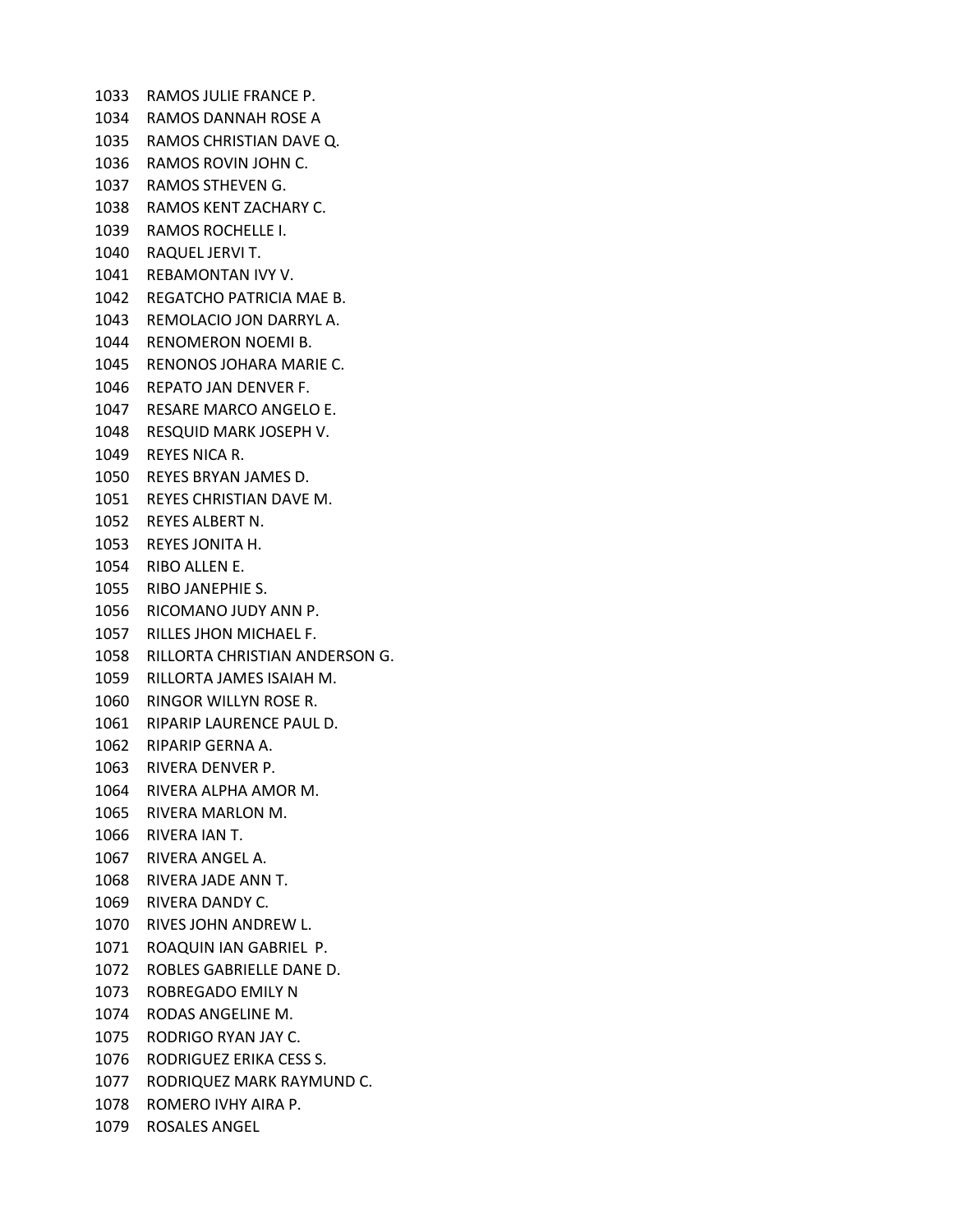ROSALES JAMES PATRICK V. ROSARIO MATHEW DEAN C. ROSARIO JOVITO JR. M. ROSARIO JHAYSON DV. ROSBERO DOMINIC C. ROSETE VINCE LESTER E. ROVILLOS NIKKO F RULLODA HAROLD R. SABALBORO JUSTINE JOY D. SABIO JOHN OLIVER C. SACULAR JIMMY M. SACULES GLENN E. SAGUN EMMANUELLE C. SAGUN JAMES RUSSEL M. SAGUN CHARITY MAE L. SALADINO JERICHO A. SALAZAR HANS EMMANUEL C. SALAZAR GIERON R. SALAZAR IAN D. SALAZAR, JR. BONIFACIO B. SALDAÑA JAY GIL SALES FERDINAND JOHN G. SALES RUQAYYAH D. SALMASAN EDMOND L. SALOM MHARC ANGELO D. SALUDES RON ARVIN J. SALVA LYCA MAE M. SALVADOR MARIELLE JOY B. SALVADOR ERICA C. SAMILIN MAXXIN G. SAMONTE RANJIT N. SAMPAGA IMEE M. SAMSON PRINCESS YLY RAIN SAN JUAN MADELLYN V. SAN LUIS ELXIEL RIELF S. SANCHEZ MARIJO C. SANCHEZ MARY JOYCE N. SANCHEZ BILLSURWIN I. SANTOS SHEKINAH ZYLA E. SANTOS HARRISON M. SANTOS CIPRIANO RJ O. SANTOS DHARRYL CLYDE G. SAPIGAO KRISHA MAY M. SAPLAN JEZRELL EVAN A. SAPLAN JOSHUA MIGUEL S SAPON CHRISTINE JOY R. SARIGUMBA MARC LAURENCE N.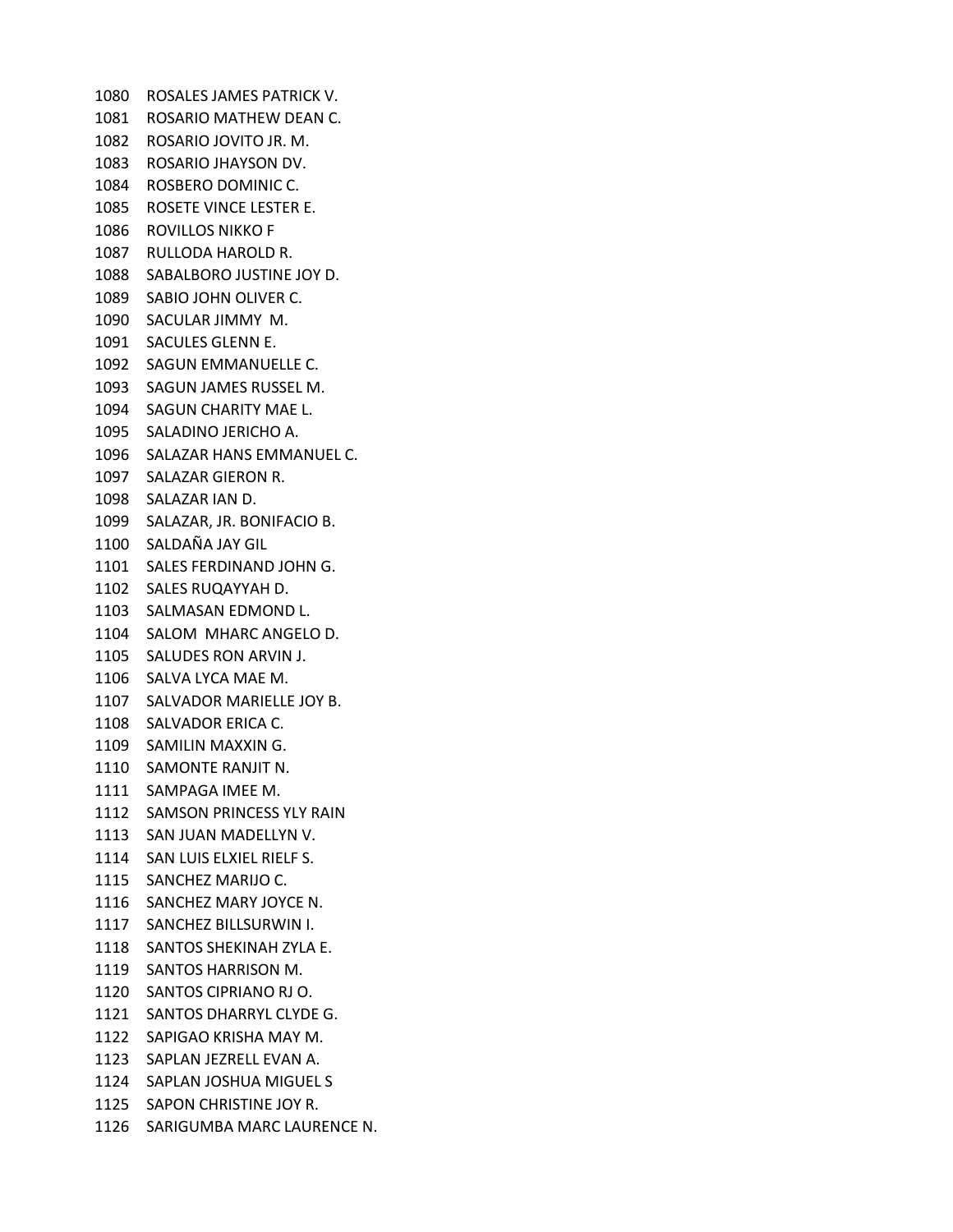SARLATIN EDRIAN ELY O. SARMIENTO FRANKY DAVE A. SATINITIGAN EMERALD I. SAVELLA FEROLINE C. SAYSON DARYLL J. SENOPERA MARK JOHN D. SERAPION APPLE JOY S. SERNADILLA MARIJOY D. SERRA JAZEL T. SERVINTILLO PHEONIX EMMANUELLE T SIA ANGELO M. SIDO VANESSA D. SIGNEY ROMA MARIE L. SILDERA LEE P. SIMSIMAN ROWENA D. SINGPET SHAIRA APRIL E. SIOBAL DONNA MARIE C. SIOCO VICTOR M. SION MARK ANDREW A. SISON ANGELINE S. SISON ELMIRA Q SISON AJAYMAE Z. SISON JAMAICA C. SISON MARK DEE T. SOBERANO DARYLL A. SOBREDO JAMES CARL F. SODSOD MARJOLYN G. SOLANO ROMELYN P. SOLIS AXL JOHN C. SOLIS NEZZA V. SOLITARIO ROSE ANN D. SOLIVEN RENZ NATHANIEL B. SOLOMON KING ZAJE B. SOMERA KICELYN F. SONIEGA JEREMIL P. SORIANO JEMVER SORIANO JULIUS LUCKY SMITH C. SORIANO JOHN KENNETH L. SORIANO ANGELO A. SORIANO PAUL XANDE F. SORIANO ZIRYL VER J. SORIANO LJ D. SORIO JESSE MAE E SORSANO ROSEMARIE S. STA. ANA FRANCIENE MAE D. SUAREZ JERICHO C. SUBIDO CHRISTIAN PAUL C.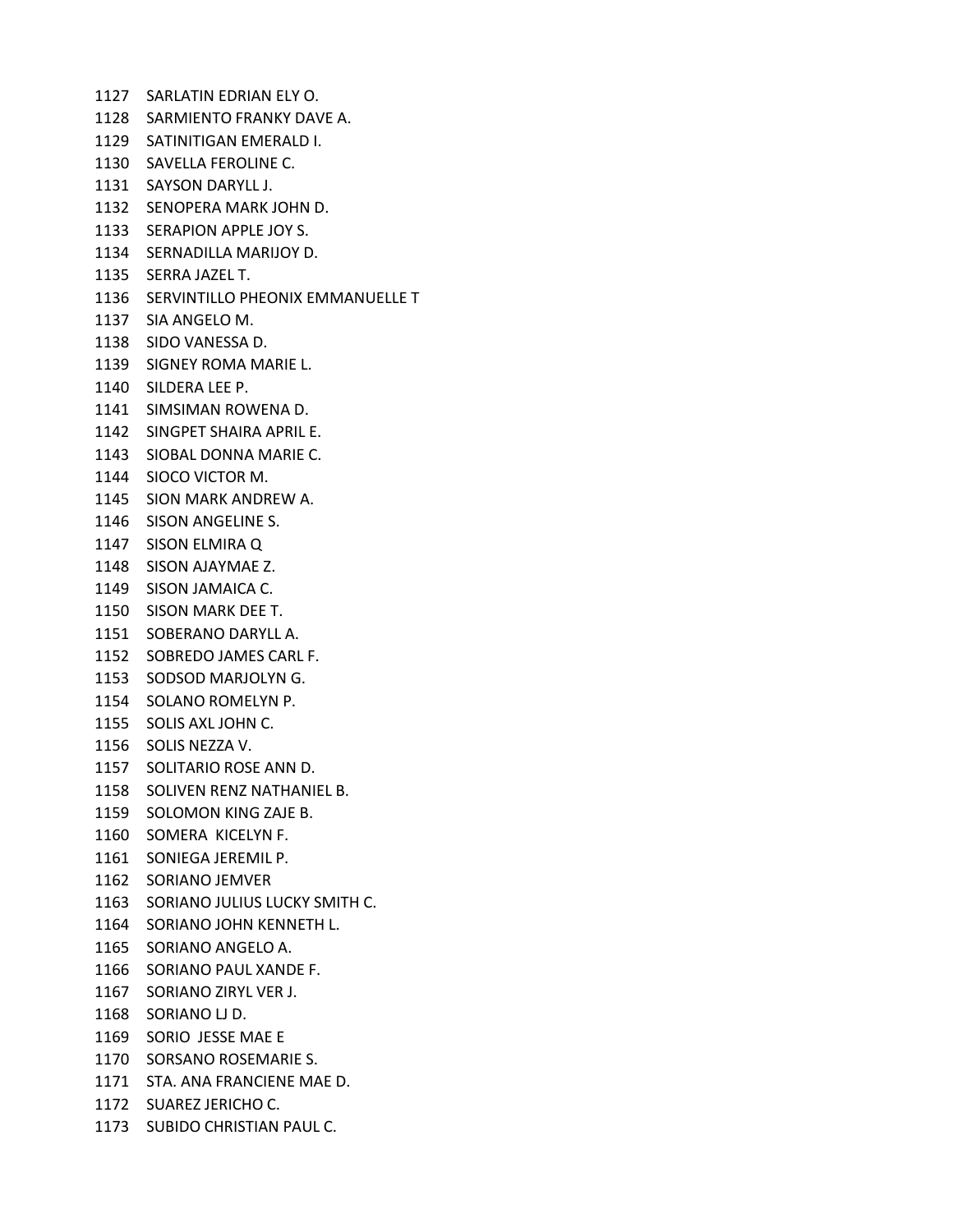SUNGA JOHN RENZ P. SUQUILA ELAINE NICHOLE S. SURATOS ALENA MAE B TAACA ANTHONETH M. TABADERO ARON ROYCE A TABAL MARY JOY L. TABANGCURA PAUL E. TABARNILLA JEDDIDEAH JOY B. TABELIN JOMAR M. TABION HANS DARYL A. TABOR ARVIN CARL B. TACTO PAULO Y TAGAY ARCY D. TALAMAYAN REYNA D. TALUBAN, JR. FERNANDO R. TAMAYO JUSTINE B. TAMAYO MIKE L. TAMONDONG GIAN T. TAN WEI TSIEN T. TAN CHRISTOPHER LANCE V. TAN JAYSON NATHANIEL B. TAN VIA A. TANEDO GELYN B. TANTAY ANGEL D. TAPEC RONALD SHAN R. TARAPE JENNIFRE D. TARECTECAN STEPHANIE D. TAYOAN JAPER MAR F. TAYOAN MAXENNE CLAIRE N TAYOAN LYKA JOY D. TEJADA MAXINE JOY S. TELIMBAN JOYCE F. TEMPLONUEVO ED LESTER A. TENDERO JANE CARLA V. TENDERO MATTHEW C. TENEPERE JOHN PAUL A. TENIDOR RIZZA MAE A. TOLENTINO KRISTINE JOY G. TOLENTINO MARK JOSEPH M. TOLETE OMAR B. TOMINES MARY JOY A. TORDECILLA JARED MARLVEN TORIO CHRISTIAN JOHN H. TORRES ANGELINE A. TORRES MAY B. TRINIDAD BIANCA CELINE M. TUAZON SHERWIN M.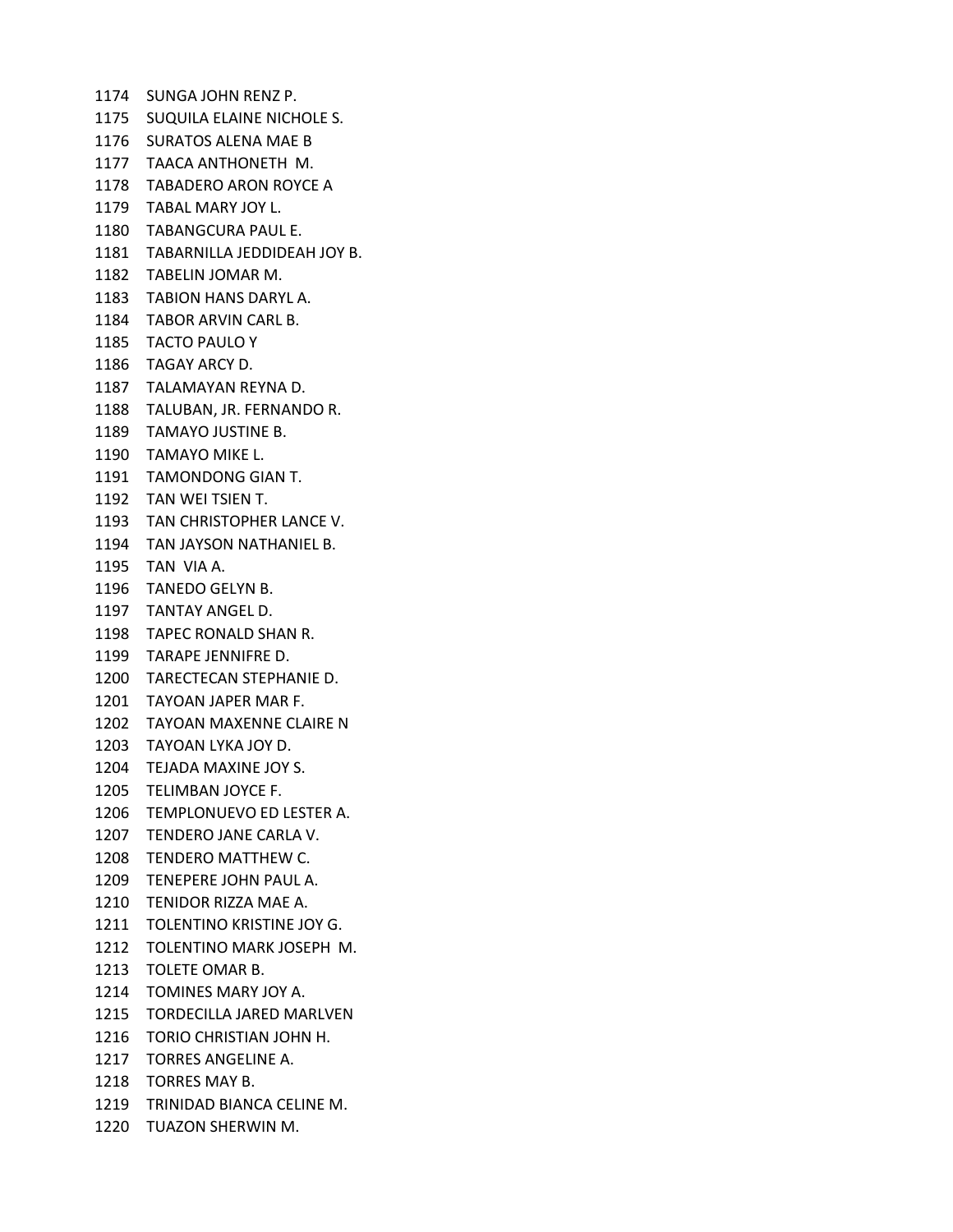TUAZON SHERWIN JOHN S. TUCAY ARVIN JAY P. TUGADE ERIC BRIAN R. TUSCANO MARK ANGELO A TUVERA DARWIN D. UBALDO ELOISA MAE E. UBALDO JOHN DENVER M. ULANDAY JENZEN CARL O. ULEP CHRISTINE PAOLA C. UNGRIA JEFFREY P. UNTALAN LEA B. URBANO VINCE BRESTER M. URSUA JUAN PAULO R. URSUA PATRICK JAMES DV. VALDEZ RODERICK DC. VALDEZ AINA BAEVER S. VALDEZ NETHANEL A. VALDEZ SHELA MEA A. VALENCIA VINCE A. VALENTON CHARLES WILLIAM N. VALLEJOS SHANEDY MAE A. VALLEJOS MAERYL ANN P. VARGAS YED S. VELANO RYAN KENN C. VELASCO SHULAMITE C. VELASQUEZ SHEENA M. VELASQUEZ DERRY MAE C. VELORIA ZYRYLL D. VENTINILLA PHOBEE V. VENTURA RAFAEL E. VENTURA CRISTEEN R. VENTURA MARK JEFFERSON M. VERGARA REINNIEL BRIAN B. VERGONIA FRANCIN DESIREE O VICENTE ISAAC P. VIDAL JOANNA MAE C. VIDAL RANZLE L. VIERNES RALPH RECTO M. VIJUNGCO ALSYRA KATHERINE D. VILLAFLOR CLARENCE I. VILLAGRACIA NEPTALIE D. VILLAMIN LEURA MIFAH S. VILLAMOR VICTORIO M. VILLANUEVA MADELINE L. VILLANUEVA SHYFLIER M. VILLEGAS JOHN MARK Z.

VILLENA JERICA M.